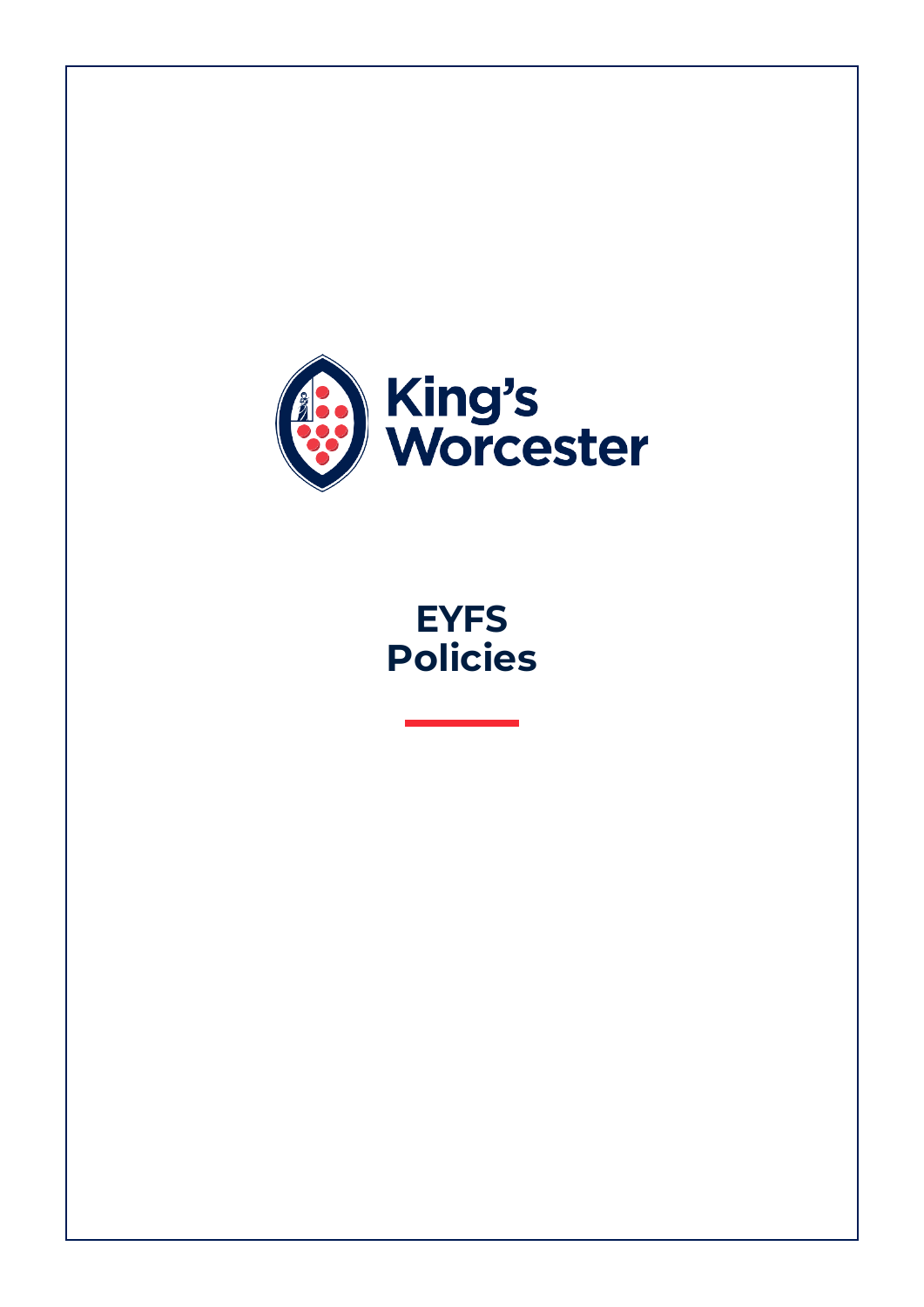

## **Index**

**1. [Behaviour Management](#page-1-0) 2. [Biting policy](#page-2-0) 3. [Complaints Policy and Procedure](#page-3-0) 4. [Confidentiality Policy](#page-5-0) 5. [Curriculum Policy](#page-7-0) [6. Equal Opportunities](#page-12-0) [7. Policy for promoting health-related exercise](#page-12-1) [8. Missing Child Policy/ Uncollected Child Policy](#page-13-0) [9. Nappy Changing and Toileting Policy](#page-18-0) [10. Nutritional Policy](#page-21-0) [11. Supervision of children in the Early Years Departments](#page-22-0) [12. Policy and Procedure for Staff Supervision](#page-22-1) [13. Sun Protection Policy](#page-24-0) [14. King's Hawford Annex](#page-26-0) - Supervision of Children [15. King's St. Alban's Annex -](#page-29-0) Supervision of Children**

## <span id="page-1-0"></span>**Behaviour Management**

We believe that children and adults flourish best in an ordered environment in which everyone knows what is expected of them and children are free to develop their play and learning without fear of being hurt or hindered by anyone else. We aim to work towards a situation in which children can develop self-discipline and self-esteem in an atmosphere of mutual respect and encouragement.

In order to achieve this:

- **•** Rules governing the conduct of the group and the behaviour of the children are discussed and agreed.
- **•** All adults ensure that the rules are applied consistently, so that children have the security of knowing what to expect and can build up useful habits of behaviour.
- **•** Expectations of appropriate behaviour are explained to children in line with their level of understanding and maturity.
- **•** All adults try to provide a positive model for the children with regard to friendliness, care and courtesy.
- **•** Positive reinforcement of good behaviour is used with all children throughout the day.
- **•** Adults praise and endorse desirable behaviour such as kindness, willingness to share, caring for others, following instructions and good listening.
- **•** Positive steps are taken to avoid a situation in which children receive adult attention only in return for undesirable behaviour.
- **•** Play-fighting and portrayal of violence is discouraged.

#### **When children behave in unacceptable ways:**

- **•** Physical punishment, such as smacking or shaking, is neither used nor threatened.
- **•** Children are never sent out of the room by themselves
- **•** Techniques intended to single out and humiliate individual children are not used.
- **•** Children who misbehave are given one-to-one adult support in seeing what was wrong and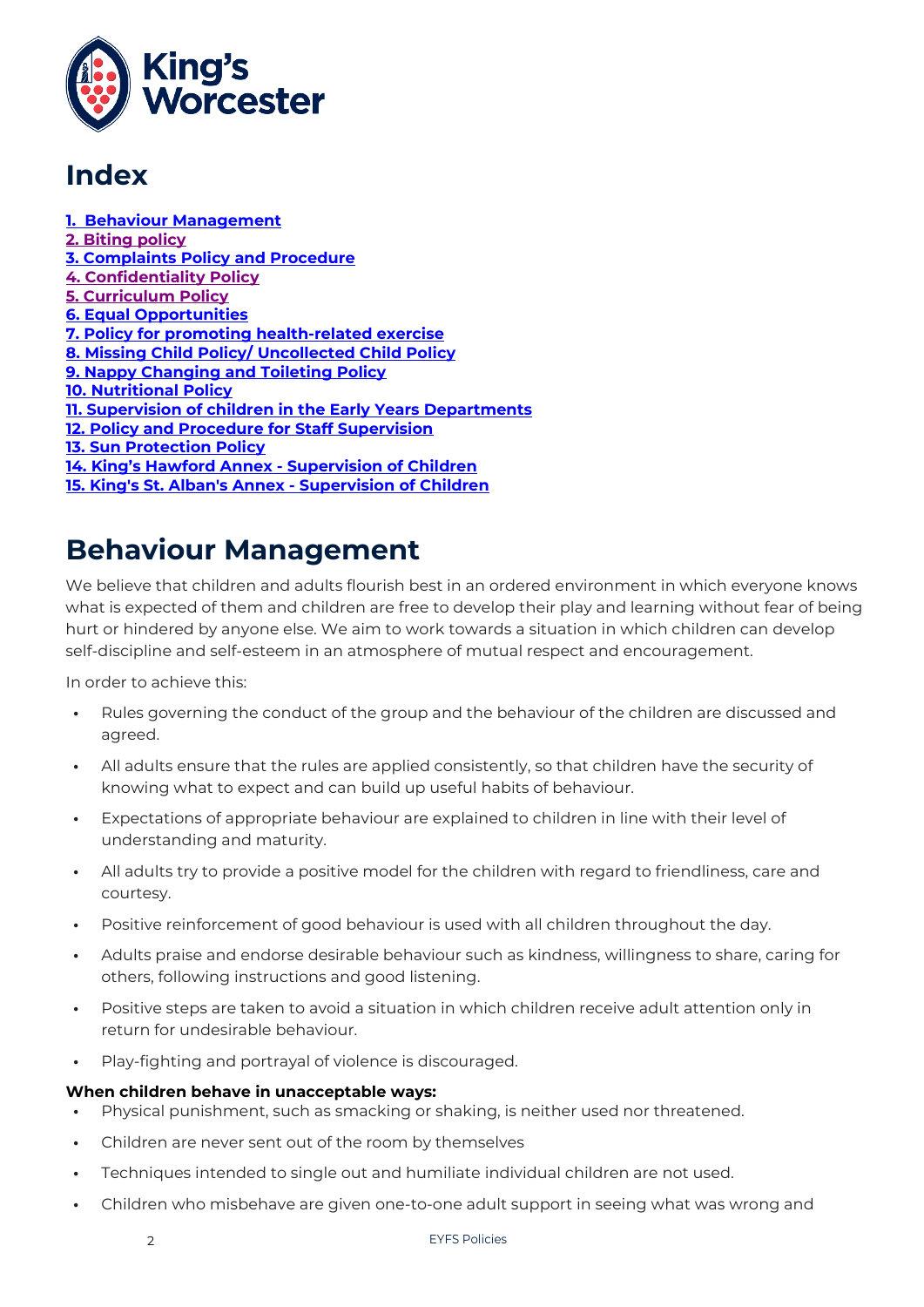

working towards a better pattern

- **•** Where appropriate this might be achieved by a period of 'time-out' with an adult.
- **•** In any case of misbehaviour it will always be made clear to the child in question that it is the behaviour and not the child that is unwelcome.
- **•** Adults remain calm and do not shout or raise their voices in a threatening way.
- **•** Any behavioural problems are handled in a developmentally appropriate fashion, respecting individual children's level of understanding and maturity.
- **•** Appropriate physical intervention may be taken for the purposes of averting immediate danger of personal injury to any person (including the child) or to manage a child's behaviour if absolutely necessary.
- **•** Any occasion where physical intervention is used will be recorded. Parents/ carers will be informed on the same day or as soon as reasonably practicable.

Please also refer to the Whole-School Policies *Behaviour Management* and *Physical Force*.

## <span id="page-2-0"></span>**Biting Policy**

It is acknowledged that biting is a common behaviour among young children. This is part of some children's development and can be triggered when they do not yet have the words to communicate their anger, frustration or need. Biting is often painful and frightening for the child who is bitten. It can also be frightening for the child who bites. Most children will learn not to bite in time; staff are very clear, firm and calm when a child does bite and offer praise and warmth when they don't. At King's Worcester we follow our Behaviour Management policy to always promote positive behaviour.

### **Reasons why children might bite**

Biting happens for different reasons with different children under different circumstances. The first step in learning to control it is to look at why it may be happening. Children may not bite out of anger or to hurt another child – they cannot understand how much pain they are causing. Children may bite for a number of reasons including:

- **•** Curiosity Children may bite to evoke reaction. It may be impulsive and they do not mean to hurt.
- **•** Emotions This can be frustration, stress, feelings of lack of power, or as a way of showing love.
- **•** Defending Young children learn to bite as a defence, especially if they can't talk and will bite other children whenever they feel anxious or threatened. Sometimes changes or upsets at home or school can bring on this type of biting.
- **•** Seeking attention or control Some children know biting is a way of getting others to do what they want or to gain attention. They don't always do this consciously. It may happen when a group of children are jostling to be leader or gain power. Biting is a good way of getting others to take notice, even if the attention gained is negative.

In the event of a child being bitten the following procedure will be followed:

Staff remain calm and remove the child who bites away from the person (whether child or adult) whom he/she has bitten. Disapproval is shown and staff firmly, simply and calmly tell the child who has caused the bite, in terms that they understand, that biting (the behaviour and not the child) is unkind. The biter is shown that it makes staff and the child who has been bitten sad - "No we do not bite! It hurts and it has made …… very sad" Gesture and facial expression are used to reinforce the message.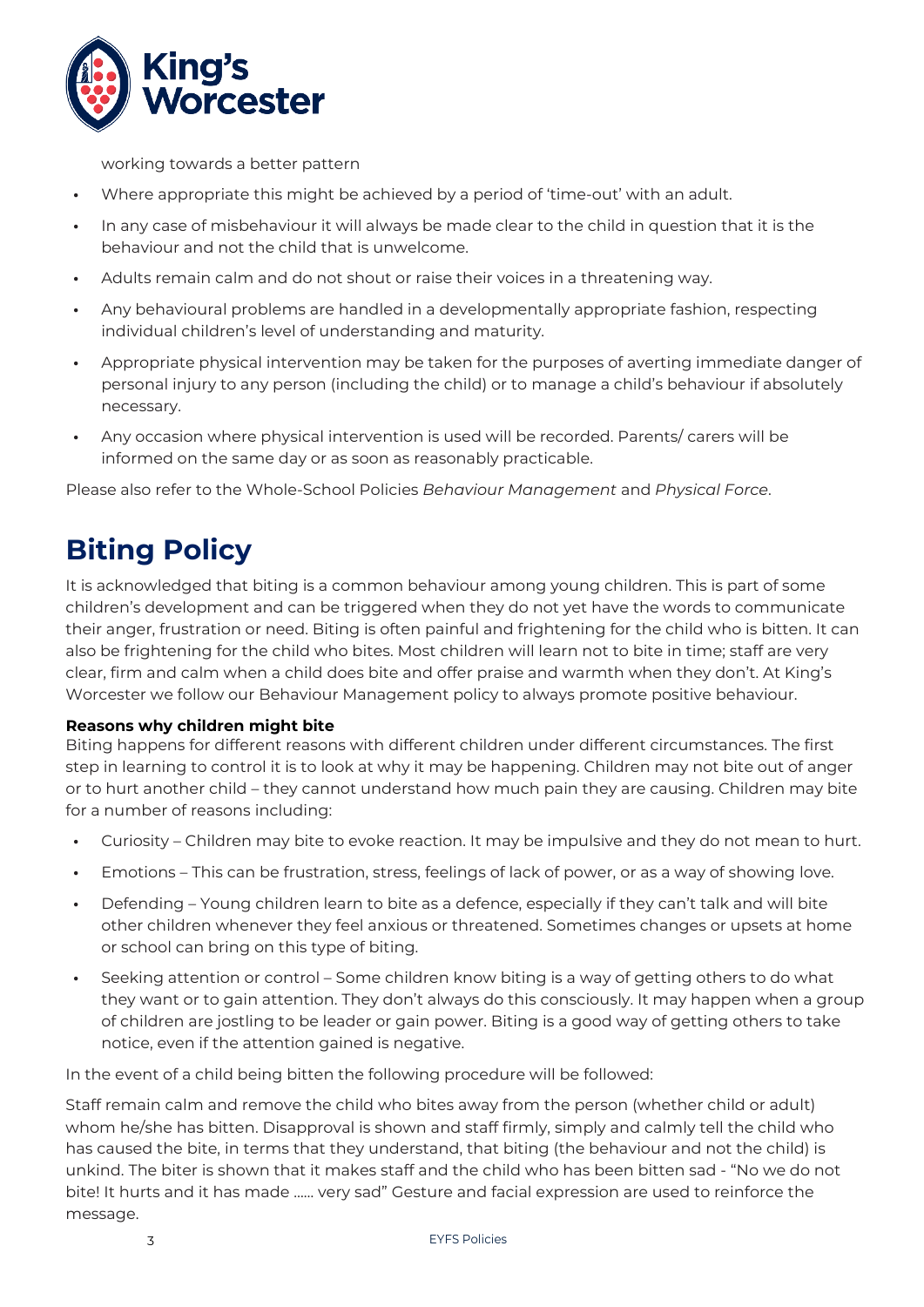

Depending on the child's stage of development, a period of 'time-out' is implemented in accordance with our behaviour policy.

The child will be asked to say sorry if developmentally appropriate or show they are sorry, e.g. through hugging.

The child who has been bitten will be comforted immediately and checked for any visual injury, whilst the biter will be given no initial attention. First aid will be administered where necessary. The bitten area will be continued to be observed for signs of infection.

It is made clear that it is the biting behaviour that is disapproved of - not the child, and to reinforce this, positive behaviour will be encouraged and praised.

If a child persists with biting, a plan will be made to monitor and support the child. Through monitoring and recording incidents, particular triggers for the behaviour may be identified.

Regular meetings with the parent/carer of the biter will take place, to discuss underlying reasons and common strategies to ensure consistency between home and school.

In rare extreme cases, permission will be sought from the parent/carer of the child to refer concerns and involve outside agencies and professionals.

The incident will be recorded and discussed with parents at the end of the child's session. Parents will be informed via telephone if staff feel medical attention is required. For confidentiality purposes the name of the child who has bitten will not be disclosed to parents.

If a child continues to bite, observations will be carried out to try to distinguish a cause, e.g. tiredness or frustration. Meetings will be held with the child's parents to develop strategies to prevent the biting behaviour. Parents are asked to make staff aware of any incidents of biting that have occurred outside of school, as this will help staff to be more prepared and vigilant. Parents will be reassured that it is part of a child's development and not made to feel that it is their fault.

In the event of a bite breaking the skin and to reduce the risk of infection, prompt treatment may be needed for both the 'biter' and the 'bitten'.

If a child or member of staff sustains a bite wound where the skin has been severely broken they may require urgent medical attention after initial first aid has been carried out.

Where a child may repeatedly bite and/or if they have a particular special educational need or disability that lends itself to increased biting, e.g. where a child doesn't develop the necessary communication skills, a risk assessment will be carried out.

Related Policies: *Behaviour Management Policy* and *Inclusion Policy*.

## <span id="page-3-0"></span>**Complaints Policy and Procedure**

We aim to provide the highest quality education and care for all our children. We believe that children and parents are entitled to courtesy and prompt, careful attention to their needs and wishes. Our intention is to work in partnership with parents/carers and the community generally and we welcome suggestions and feedback regarding our work with the children. We aim to bring all concerns about the running of the Early Years departments to a satisfactory conclusion for all the parties involved.

To achieve this we operate the following Complaints Procedure:

### *NOTE: This policy should be read alongside the KSW Complaints Procedure. This describes the school's procedures in greater detail.*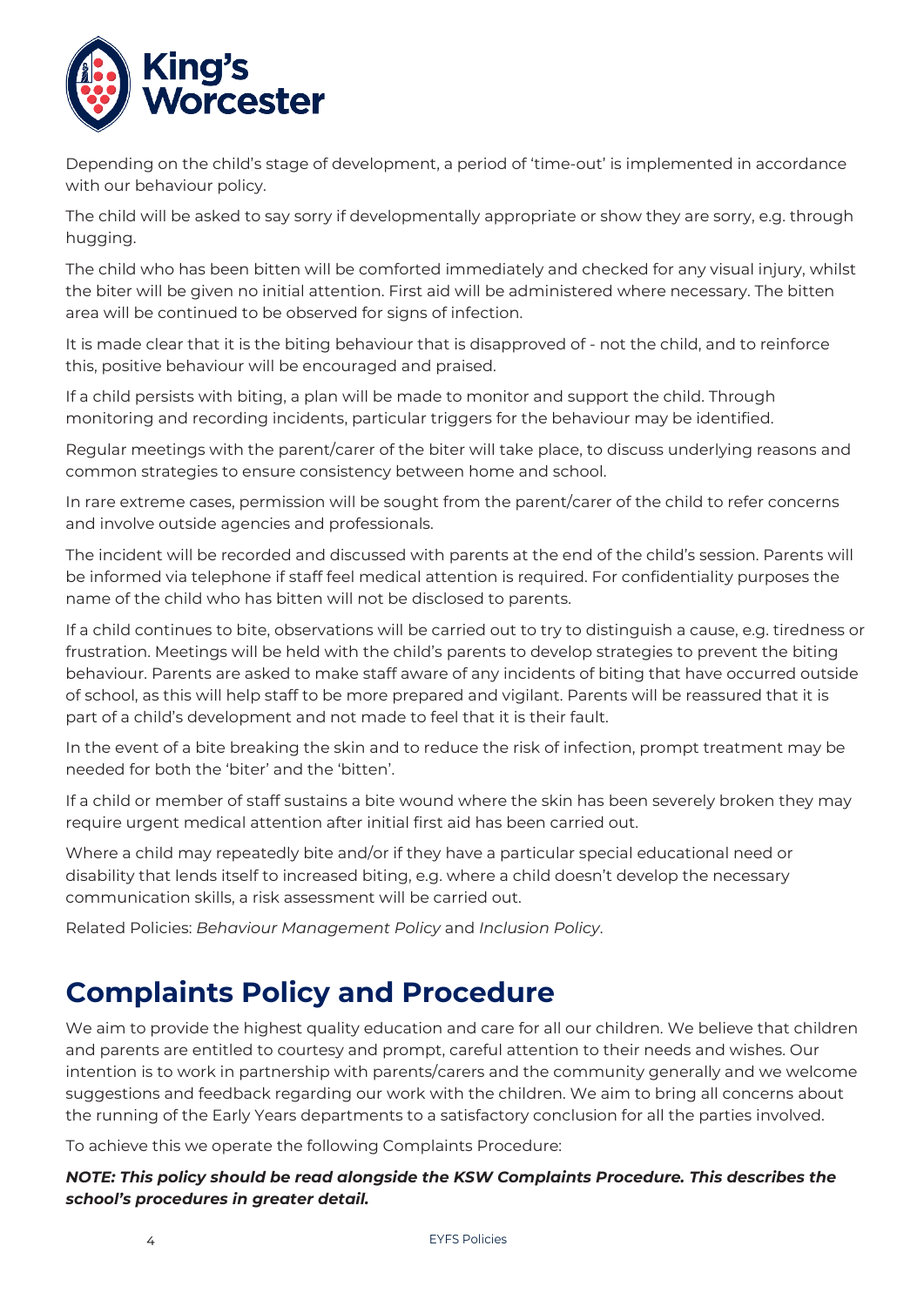

How to complain:

### **Stage 1 (Informal Resolution)**

- **•** Any parent/carer who is unhappy about any aspect of the provision in the Early Years Department should first of all talk over any worries and anxieties with the Class Teacher (Reception Classes) or Head of Early Years (Kindergarten) for King's Hawford or Nursery Manager for King's St Alban's.
- **•** If parents/carers are not satisfied with the outcome of the discussion, they may request a meeting with the Head of Early Years at King's Hawford or Assistant Head, Pre-Prep at King's St Alban's.

We believe that most complaints are made constructively and can be resolved at an early stage. We also believe that it is in the best interests of the school and the parents/carers and children, that all complaints should be taken seriously and dealt with fairly and in a way that respects confidentiality.

Should the matter not be resolved within 5 working days parents/carers will be advised to proceed with their complaint in accordance with stage 2 of the school's procedures.

### **Stage 2 (Formal Resolution)**

- **•** Should a satisfactory outcome not be resolved within 5 working days, or the problem recurs, the parent/carer should put the concerns or complaint in writing and request a meeting with the Head. The Head will carry out further investigations, meet with parents/carers and respond within 5 working days. When a formal complaint has been fully investigated, the person who made the complaint will be informed, in writing, of the outcome.
- **•** If the complaint is against the Head, this should be put to the Headmaster at KSW.
- **•** If parents are still not satisfied with the decision, they should proceed to Stage 3 of this procedure.

#### **Stage 3 (Panel Hearing)**

If the matter is still not resolved the complaint can be referred to the Clerk of Governors, and through the Clerk, to the Chair of Governors. A Complaints Panel will be formed to consider the complaint. The parent/carer will be provided with an account of the findings of the investigation, and of any action taken, within 20 working days of receiving the complaint.

#### **Stage 4**

If the parent/carer is still not satisfied with the response after following the above complaints procedure, or if the complaint relates to an issue which it is felt unable to be discussed with staff, such as a child protection concern, a formal complaint may be made to either ISI or Ofsted.

Ofsted can be contacted as follows:

National Business Unit Ofsted Piccadily Gate Store Street Manchester M1 2WD

TEL: 08456 404040 or 0300 123 1231

An online complaints form can be completed at: http:/live.ofsted.gov.uk/onlinecomplaints or [enquiries@ofsted.gov.uk](mailto:enquiries@ofsted.gov.uk)

ISI can be contacted as follows:

Independent Schools Inspectorate CAP House 9 - 12 Long Lane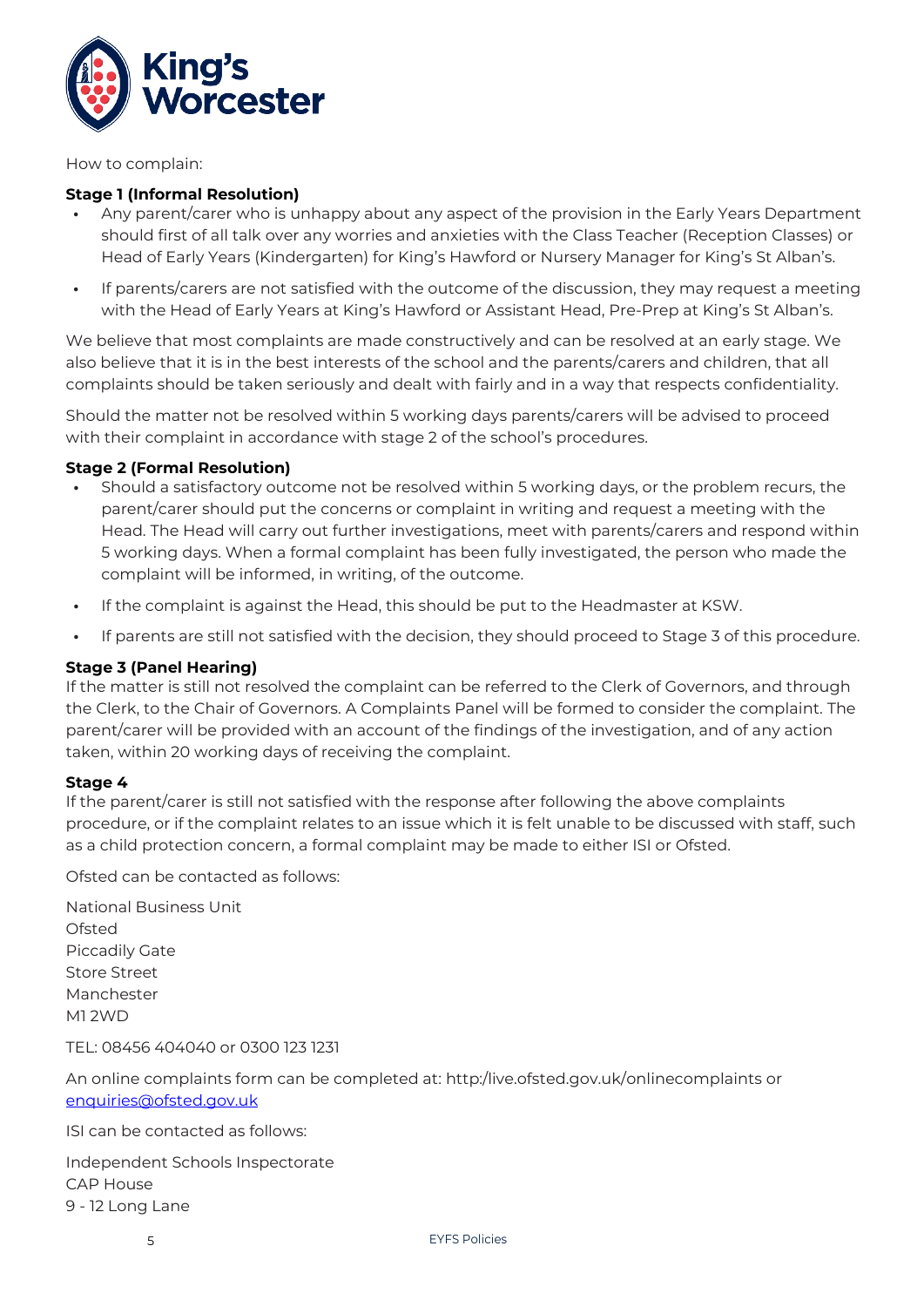

London EC1A 9HA

TEL: 020 7600 0100

### **The role of the Registering Authority:**

In some circumstances, it will be necessary to bring in the registration and inspection unit, who have a duty to ensure laid down requirements / the Welfare Requirements are adhered to. The registering authority would be involved if a child appeared to be at risk or where there seemed to be a possible breach of registration requirements. In these cases both parent/carer and school would be informed and the registering authority would ensure a proper investigation of the complaint followed by appropriate action.

### **Complaints Record**

A written record/log of complaints will be retained for a period of 3yrs from the date on which the record was made, a summary of which will be provided to any parent/carer of our children on request.

The Complaints record will include information on:

- **•** the Welfare Requirement(s) to which the complaint relates
- **•** the nature of the complaint
- **•** any action taken
- **•** the outcome of any investigation.

*Parents/carers are also encouraged to inform Ofsted or ISI of any aspect of provision that they feel is worthy of compliment. These views would be recorded and considered during future inspections.* 

#### **Parents Rights to withdraw a child:**

In the unlikely event of parents being dissatisfied with any aspect of the work, routine or other procedures at King's St. Alban's or King's Hawford, they have the right to withdraw their child giving one term's notice in advance.

### **The School's Rights to expel a child:**

In the unlikely event of a child or parents/carers proving disruptive or damaging to the work or routine of the school, the school reserves the right to expel the child forthwith.

This should be read alongside the *KSW Complaints Policy*.

## <span id="page-5-0"></span>**Confidentiality Policy**

#### **Statement of Intent:**

It is our intention to respect the privacy of children and their parents and carers, while ensuring that they access high quality early years care and education in our setting.

#### **Legislation relating to Confidentiality:**

1991– United Nations Conventions on the Rights of the Child 1998– Human Rights Act 1999 – Protection of Children Act

#### **Aims:**

We aim to ensure that all parents and carers can share their information in the confidence that it will only be used to enhance the welfare of their children.

We meet the requirements of the Human Rights Act 1998 with regard to protecting the individual's rights to a private family life, home and correspondence. Our only justification to interfering with this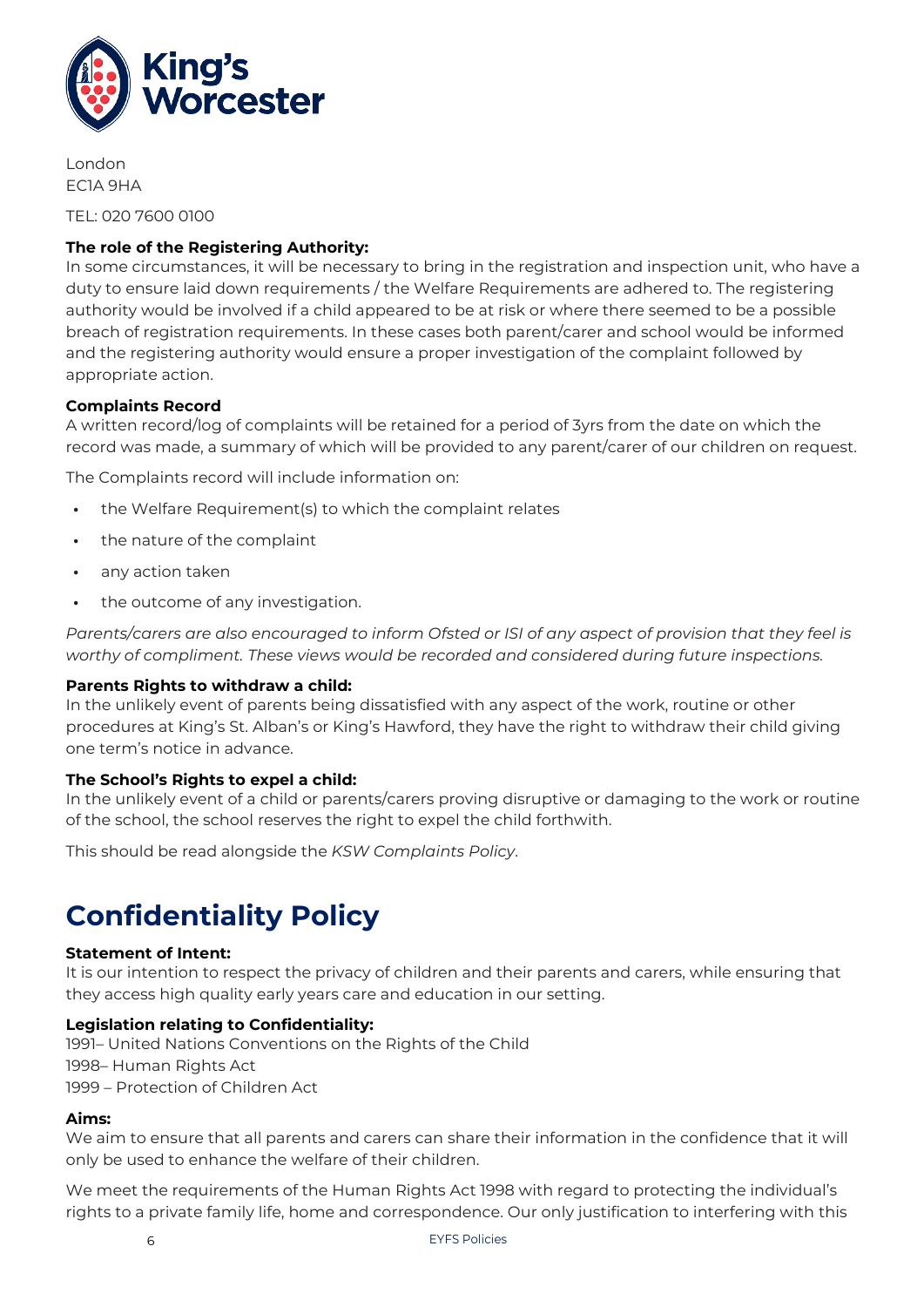

right is where we believe that a child may be at risk of significant harm, to prevent a crime or disorder.

We have previously met the requirements of the Data Protection Act 1998 with regard to the information we gather from or about families, how we gather it, store it and use it. The UK General Data Protection Regulation (UK GDPR) is new data protection legislation which replaced the Data Protection Act on 25th May 2018.

We have regard to the Common Law Duty of Confidentiality and only share information with other professionals or agencies on a 'need to know' basis, with consent from parents, or without their consent in specified circumstances to do with safeguarding children.

#### **Practice**

We keep two types of records on children attending our setting:

#### Developmental records

- **•** These include observations of children in the setting, samples of their work, summary developmental reports and records of achievement (including photos).
- **•** They are usually kept in the classrooms and can be accessed, and contributed to, by staff, the child and the child's parents/carers.
- **•** Parents/carers have free access to developmental records for their child and will be able to input into these documents.

#### Personal records

These include registration and admission forms, signed consents, and correspondence concerning the child or family, reports or minutes from meetings concerning the child from other agencies, an ongoing record of relevant contact with parents/carers, and observations by staff on any confidential matter involving the child, such as developmental concerns or child protection matters. These confidential records are stored both in the department offices and in the children's 'red files' in a cabinet and are kept secure by the person in charge in a suitably safe place.

Parents/carers may request access to all written information about their child (except where data protection laws stipulate it is against the best interests of the child to do so). Parents/carers do not have access to information about any other child. Staff will only discuss personal information given by parents/carers with other members of staff, on a need to know basis. Staff induction includes an awareness of the importance of confidentiality in the role of the key person. Personal details relating to diet, allergies and child collection arrangements are shared with all staff.

#### **Information Sharing**

There are times when we are required to share information about a child or their family without first obtaining parental permission. This decision to share information without consent would be recorded in the child's file and the reason clearly stated. This would be when there are concerns a child is, or at risk of, suffering significant harm or there are concerns about 'serious harm to adults' (such as domestic violence or other matters affecting the welfare of parents/carers).

Where we may have concerns about a child in need, we would normally gain consent from families to share information. This does not have to be in writing, but we would record in the child's file that we have gained verbal consent as a result of discussing a concern that we need to refer.

Where evidence to support our concerns is not clear we may seek advice from Children's Services (Early Help Hub). We would only share relevant information that is accurate, factual, non-judgemental and up to date.

In discussions with parents/carers staff will not discuss children other than the children of those parents/carers.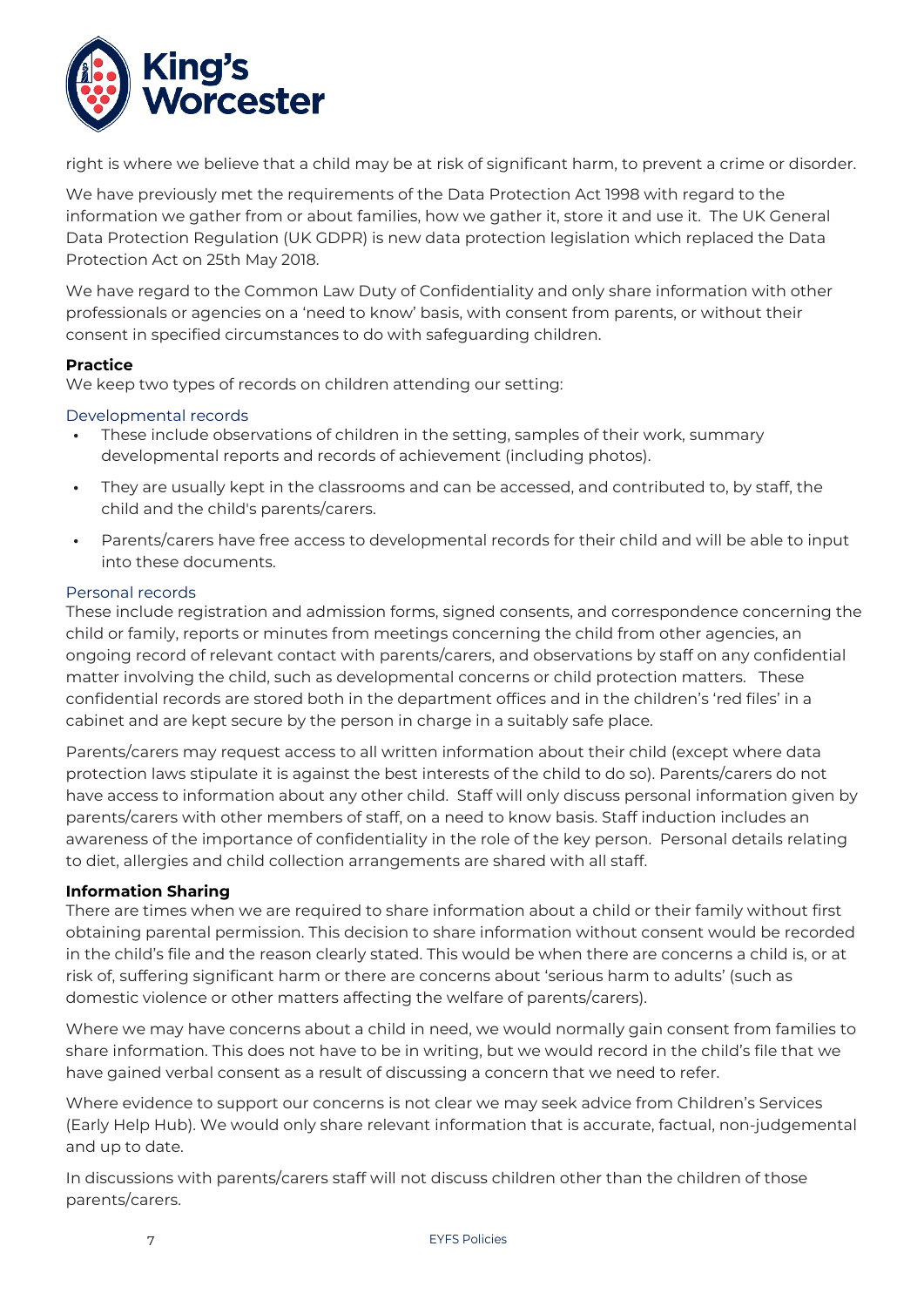

#### **Other records**

Issues to do with the employment of staff, whether paid or unpaid, remain confidential to the people directly involved with making personnel decisions. Students, when they are observing in the setting, are advised of our confidentiality policy and required to respect it.

#### **Access to personal records**

Parents/carers have a right to request access to pupil files. Where reference is made to other children these papers may be withheld. In general, file notes should be written with the knowledge that they may be viewed by parents/carers. Accuracy is vital.

Reference should also be made to our policy on safeguarding children.

### **General Data Protection Regulation (GDPR) May 2018.**

King's St Alban's and King's Hawford are the Data Controller for the purposes of the Data Protection Act. Information is collected from parents/carers about their children and information may be received from them about their previous early years setting. We hold this personal data and use it to support the child's learning and development, monitor and report on the child's progress, provide appropriate pastoral care and evaluate our own provision.

Information we collect includes both contact details and Early Years Foundation Stage (EYFS) assessment records, attendance information, characteristics such as ethnic group, special educational needs and any relevant medical information.

We are required by law to pass information to the Local Authority (LA), and the Department for Education (DfE). The data is only used for specific purposes as allowed by the law.

### **What Happens to The Data?**

The Local Authority (LA) uses the information about children for whom it provides services to carry out specific functions for which it is responsible, such as the assessment of any special education needs the child may have. It also uses the information to derive statistics to inform decisions on (for example) the funding of early years settings, and to assess the performance of early years settings and set targets for them. The statistics are used in such a way that individual children cannot be identified. The LA is also required to maintain the accuracy of all information held about children and young people in their area.

## <span id="page-7-0"></span>**Curriculum Policy**

This policy is a statement of the philosophy, aims, principles and strategies for the delivery of the statutory EYFS 2021 curriculum in Nursery and Reception at King's St. Alban's and Kindergarten and Reception at King's Hawford. Our approach ensures that the EYFS meets the aim of improving outcomes and reflects that it is every child's right to grow up safe, healthy, enjoying and achieving, making a positive contribution and with economic well-being.

Every child deserves the best possible start in life and the support that enables them to fulfil their potential. Children develop quickly in the early years and a child's experiences between birth and age five have a major impact on their future life chances. Children learn best when they are healthy, safe and secure, and when they have positive relationships with the adults caring for them. Good parenting and high quality learning together provide the foundation children need to make the most of their abilities and talents as they grow up.

#### **Principles Underlying our Curriculum**

The four EYFS guiding principles which shape our practice are:

**•** Every child is a unique child, who is constantly learning and can be resilient, capable, confident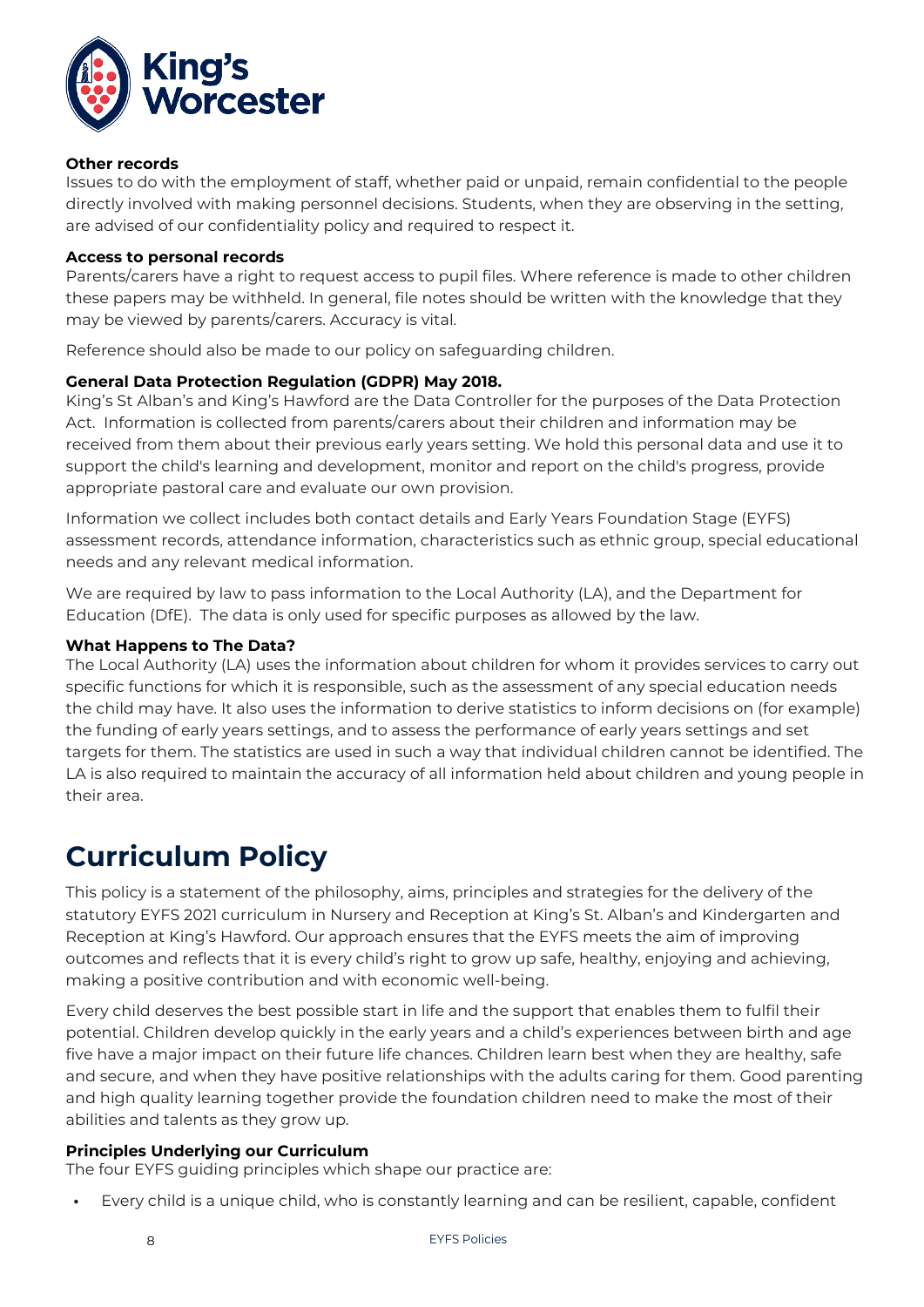

and self-assured

- **•** Children learn through positive relationships these are warm and loving, and foster a sense of belonging
- **•** Children learn and develop well in enabling environments, in which their experiences respond to their individual needs and there is a strong partnership between practitioners and parents/carers
- **•** Children develop and learn in different ways and at different rates

Our curriculum involves activities and experiences to meet the learning and development requirements in the EYFS.

The three Prime areas of learning and development:

- **•** Personal, Social and Emotional Development involves helping children to develop a positive sense of themselves, and others; to form positive relationships and develop respect for others; to develop social skills and learn how to manage their feelings; to understand appropriate behaviour in groups; and to have confidence in their own abilities.
- **•** Communication and Language Development involves giving children opportunities to experience a rich language environment; to develop their confidence and skills in expressing themselves; and to speak and listen in a range of situations.
- **•** Physical Development involves providing opportunities for young children to be active and interactive; and to develop their co-ordination, control, and movement. Children must also be helped to understand the importance of physical activity, and to make healthy choices in relation to food.

Alongside these are four specific areas, through which the prime areas are strengthened and applied:

- **•** Literacy development involves encouraging children to link sounds and letters to begin to read and write. Children must be given access to a wide range of reading materials (books, poems, and other written materials) to ignite their interest.
- **•** Mathematics involves providing children with opportunities to develop and improve their skills in counting, understanding and using numbers, calculating simple addition and subtraction problems; and to describe shapes, spaces and measures.
- **•** Expressive Arts and Design involves enabling children to explore and play with a wide range of media and materials, as well as providing opportunities and encouragement for sharing their thoughts, ideas and feelings through a variety of activities in art, music, movement, dance, roleplay, and design and technology.
- **•** Understanding the World involves guiding children to make sense of their physical world and their community through opportunities to explore, observe and find out about people, places, technology and the environment.

The EYFS provides a framework for planning and guiding children's activities which should be a balance of adult-led and child-initiated learning experiences. Staff reflect on the different ways in which children learn and reflect these in their practice. Three characteristics of effective teaching and learning are:

- **•** Playing and Exploring Children have opportunities to investigate and experience things and 'have a go'.
- **•** Active Learning Children concentrate and keep on trying if they encounter difficulties and enjoy achievements.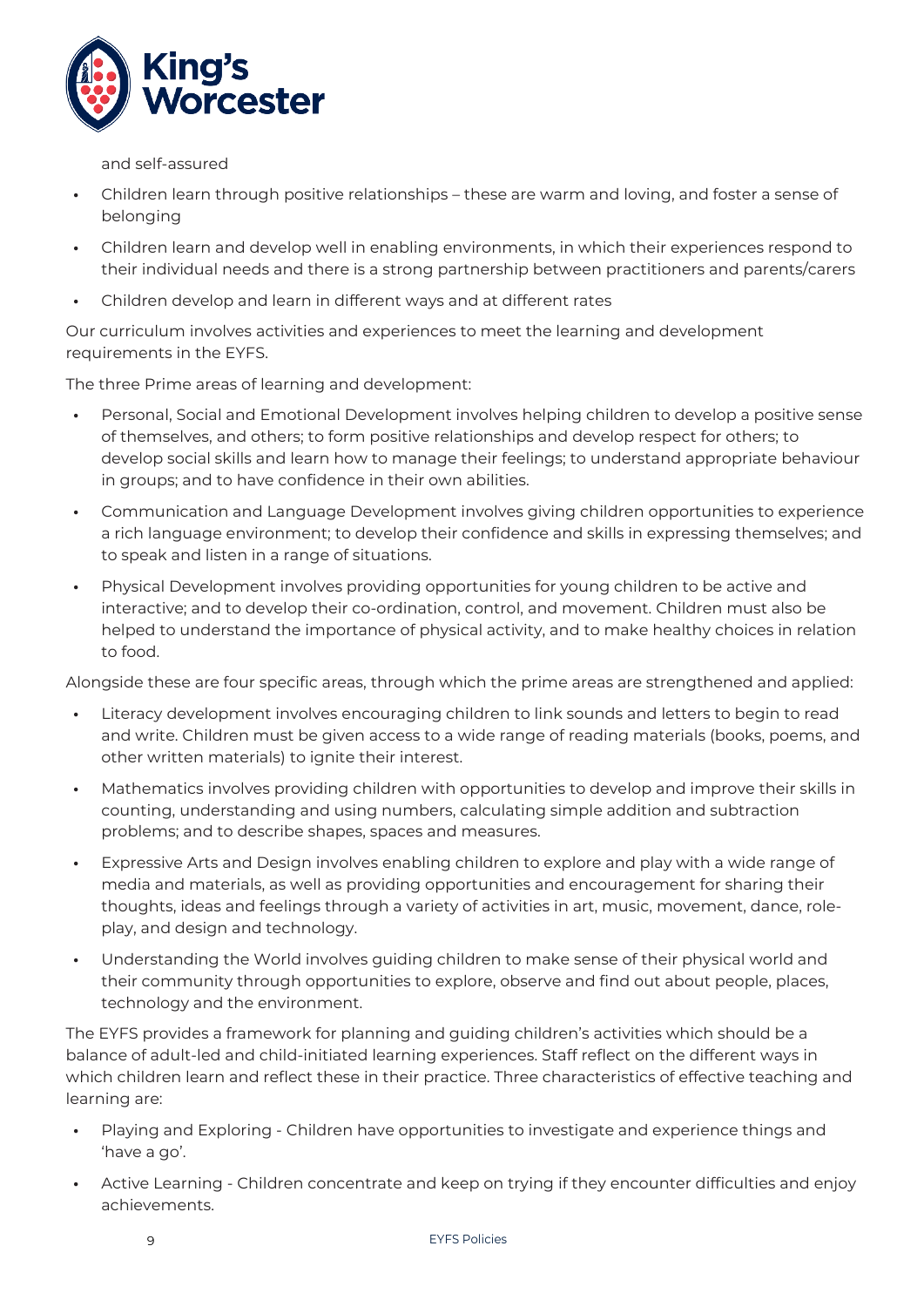

**•** Creating and Thinking Critically - children have and develop their own ideas, make links between ideas, and develop strategies for doing things.

### **Ethos**

It is our mission to create a stimulating, happy and secure environment, which will promote the learning process for all our children and where friendships and confidence may flourish.

- **•** We believe that childhood is a time of play, through which children discover the excitement of learning, the rewards of achievement and acquire life skills.
- **•** We develop, through appropriate adult support, key learning skills such as listening, speaking, concentration, persistence, resilience, negotiation and co-operation with other children
- **•** We consider the development of the intellectual, emotional, social, physical and spiritual potential of every child and nurture the growth of these characteristics.
- **•** We value our community where children, parents/carers and staff can feel secure and happy, thus enabling them all to work together.
- **•** We foster an ethos of tolerance and mutual respect.
- **•** We encourage a positive attitude with a disposition to learn, where curiosity, excitement, willingness to 'have a go' and persistence are all equally fostered.
- **•** We promote healthy growth through correct nutrition, exercise, fresh air and hygiene.
- **•** We provide varied and challenging experiences for our children, both indoors and outside.
- **•** We continually assess and evaluate the development of each child by systematic and regular observation.
- **•** We celebrate success as being the starting point to learning.

#### **Aims**

- **•** For our children to feel safe, nurtured, loved and supported.
- **•** To provide a carefully planned, bright and busy environment in which children can develop skills, attitudes and understanding that will help them to live full satisfying lives and become confident, useful, active members of a diverse constantly changing society.
- **•** To provide opportunities for each child to become a valued member of the school community so that a strong self-image and self-esteem are promoted.
- **•** To develop, through appropriate adult support for play, key learning skills such as listening, speaking, concentration, persistence and learning to work together and to co-operate with other children.
- **•** For each child to be sociable, happy, enquiring, confident and stimulated.
- **•** For each child to communicate her/his needs, understand those of others and to be ready to move on and make the most of what school and life have to offer.
- **•** To provide a broad and challenging experience for our children, both indoors and outside.
- **•** To nurture the independent growth of the individual characteristics of each child.
- **•** To prepare children for formal schooling in an academic environment, for an academic style.
- **•** To establish a partnership with all parents/carers for the mutual benefit of children, parents/carers and staff.
- **•** To recognise signs of mismatch with normal development and to liaise with parents/carers and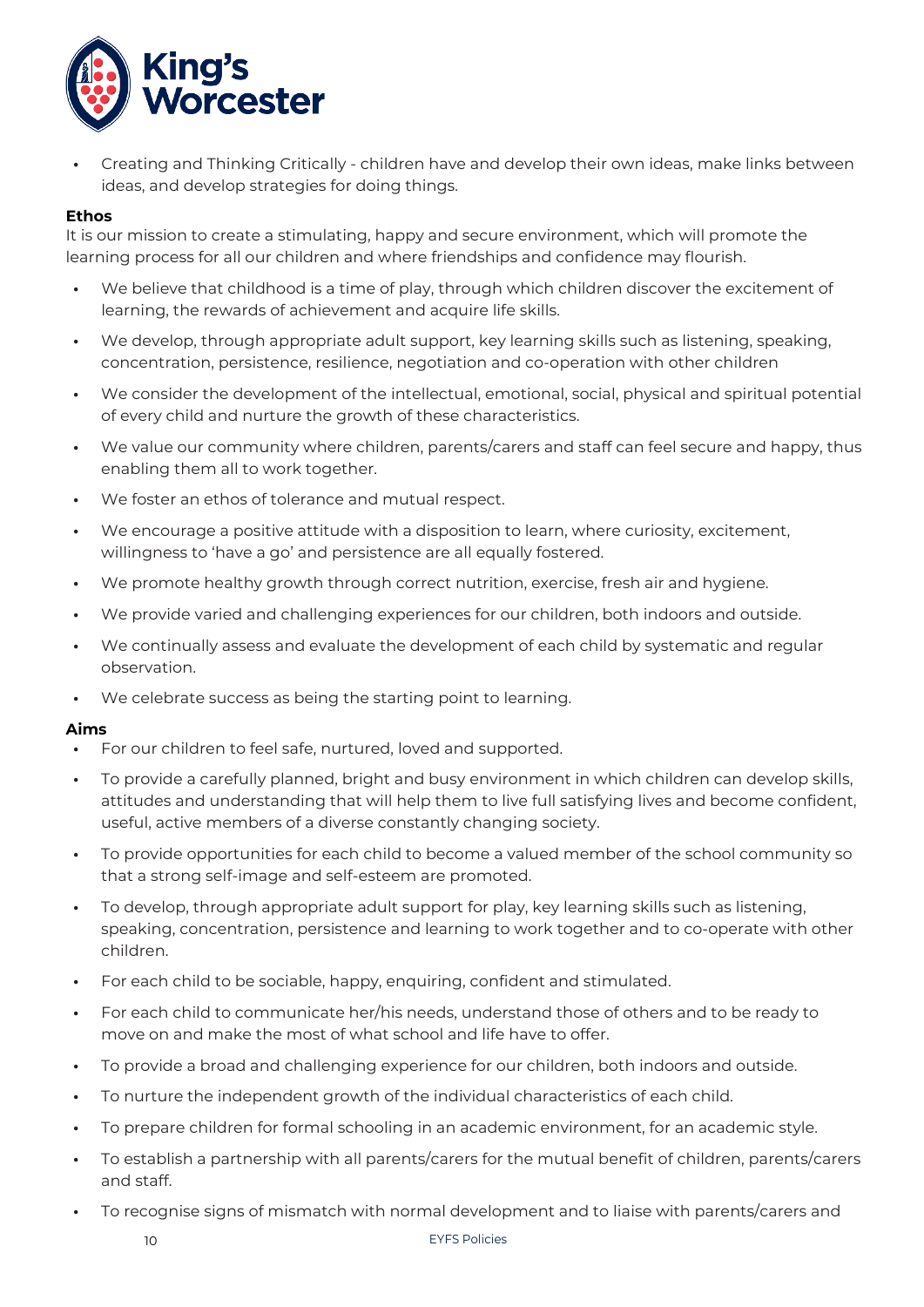

expert help accordingly.

### **Strategy for the Delivery of the Curriculum**

Children at this stage are constructing a framework for learning and life. They are acquiring key attitudes to learning and exploring learning processes, as well as acquiring a core of knowledge and a grasp of language. Initially information given by parents/carers, then by our own observations, informs our planning of the learning environment to stimulate and motivate each child to progress at his/her own pace.

Our curriculum is child-centred, focused upon the development of the individual child, socially, emotionally, physically, aesthetically, morally and cognitively. We recognise that the needs of our young children are such that it is not possible to separate their need for learning experiences from their need for care and emotional support. Children learn through their senses and through powerful interaction with their environment. There is a strong focus on play-based and outdoor learning together with a combination of structured play, first-hand experience and some directed teaching. The development of the whole child is considered crucial.

Active exploration and autonomy are encouraged. Opportunities for investigation and discovery in both the indoor and outdoor environment are provided and adults play a key role in enriching and extending learning potential. A wide range of resources is provided to stimulate interest and nurture curiosity. We plan a learning environment both indoors and outdoors that encourages a positive attitude to learning. We use resources that reflect both the community that the children come from and the wider world. We encourage the children to select resources and make choices to develop independent learning.

In order to achieve our stated aims the children are given opportunities to enjoy activities which address all seven areas of learning. One activity can develop skills and competencies across several areas of learning and address many learning outcomes.

#### **Strategies for Ensuring Progress and Continuity**

All staff are involved in the planning and review process. Long-term plans give details of continuous provision whilst medium-term planning, based around topics and themes based on the child's interests, are used as a guide for weekly planning which is altered in response to the needs (achievements and interests) of the children.

Resources to support the delivery of topics and activities are gathered and organised as and when appropriate. Resources needed to enhance continuous provision and extend children's learning and development are obtained and organised as required. Children are encouraged to self-select and to return and care for resources independently. Forest School resources are kept in a locked shed on the Forest School site.

#### **Strategies for Recording and Reporting**

The children's progress is monitored carefully and assessed using the Early Learning Goals which show the level of attainment expected by the end of the EYFS (end of Reception). Information about the EYFS Profile is given to Reception parents/carers during the autumn term.

Information from regular assessments of children's learning is used to ensure that future planning reflects identified needs. Assessment takes the form of observation involving all adults as appropriate. Observations are recorded in a variety of ways and used to inform next steps in Nursery and the EYFS Profile in Reception.

When a child is aged between two and three, parents/carers are provided with a short, written summary of their child's progress and development in the prime areas. This 2-year progress check identifies the child's strengths, and any areas where the child's progress is less than expected.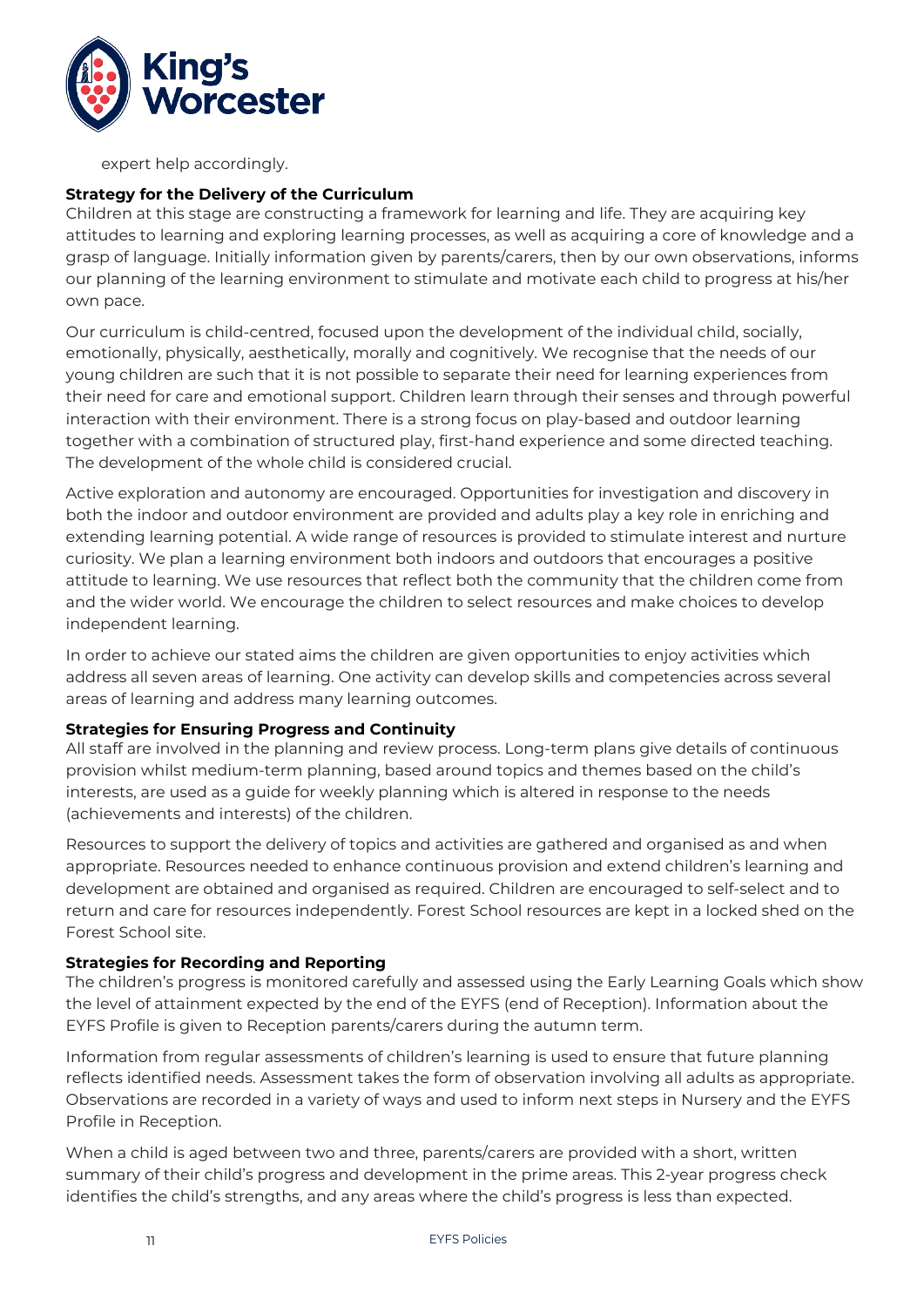

Within the final term of the EYFS, the EYFS Profile is completed for each child. The Profile provides parents/carers and teachers with a well-rounded picture of a child's knowledge, understanding and abilities, their progress against expected levels, and their readiness for Year 1. Each child's level of development is assessed against the Early Learning Goals and indicates whether children are meeting expected levels of development ('expected') or not yet reaching expected levels ('emerging'). The results of the Profile are shared with parents/carers in the final term and parents have the opportunity to discuss this with their child's Reception teacher.

### **King's Hawford Annex**

In addition to the main curriculum, the following is offered on a weekly basis:

- **•** German is taught as a modern foreign language in Kindergarten 2 and Reception.
- **•** Music is taught by a specialist teacher throughout Early Years
- **•** PE is taught by a specialist teacher in Kindergarten 2 and Reception
- **•** Kindergarten 1, Kindergarten 2 and Reception children participate in a weekly Forest School session
- **•** Swimming is taught in Kindergarten 1, Kindergarten 2 and Reception

Optional extras available weekly include:

- **•** Ballet is taught in Kindergarten 2 and Reception
- **•** Rugby Tots is taught in Kindergarten 2 and Reception

During the year parents/carers are reported to through;

- **•** written school reports for Reception parents in December and June
- **•** written school reports for Kindergarten parents in June
- **•** Parent-teacher consultations are held during the course of the year to discuss progress.

#### **King's St Alban's Annex**

In addition to the main curriculum, the following is offered on a weekly basis:

- **•** French is taught as a modern foreign language in Reception and Nursery.
- **•** Music is taught by a specialist teacher
- **•** Swimming, PE, and Games is taught by a specialist teacher in Reception.
- **•** PE and stretch is taught by the Nursery manager.
- **•** Nursery 1 and 2 and Reception take part in a weekly Forest School session.

Optional extras available weekly include:

- **•** Ballet (Reception and Nursery)
- **•** Rugbytots (Reception)
- **•** Sing, Dance, Create (Reception)
- **•** Peripatetic music lessons, including piano and violin (Reception)

During the year parents/carers are reported to through;

- **•** written school reports for Reception parents in December and June
- **•** written school reports for Nursery 2 parents in June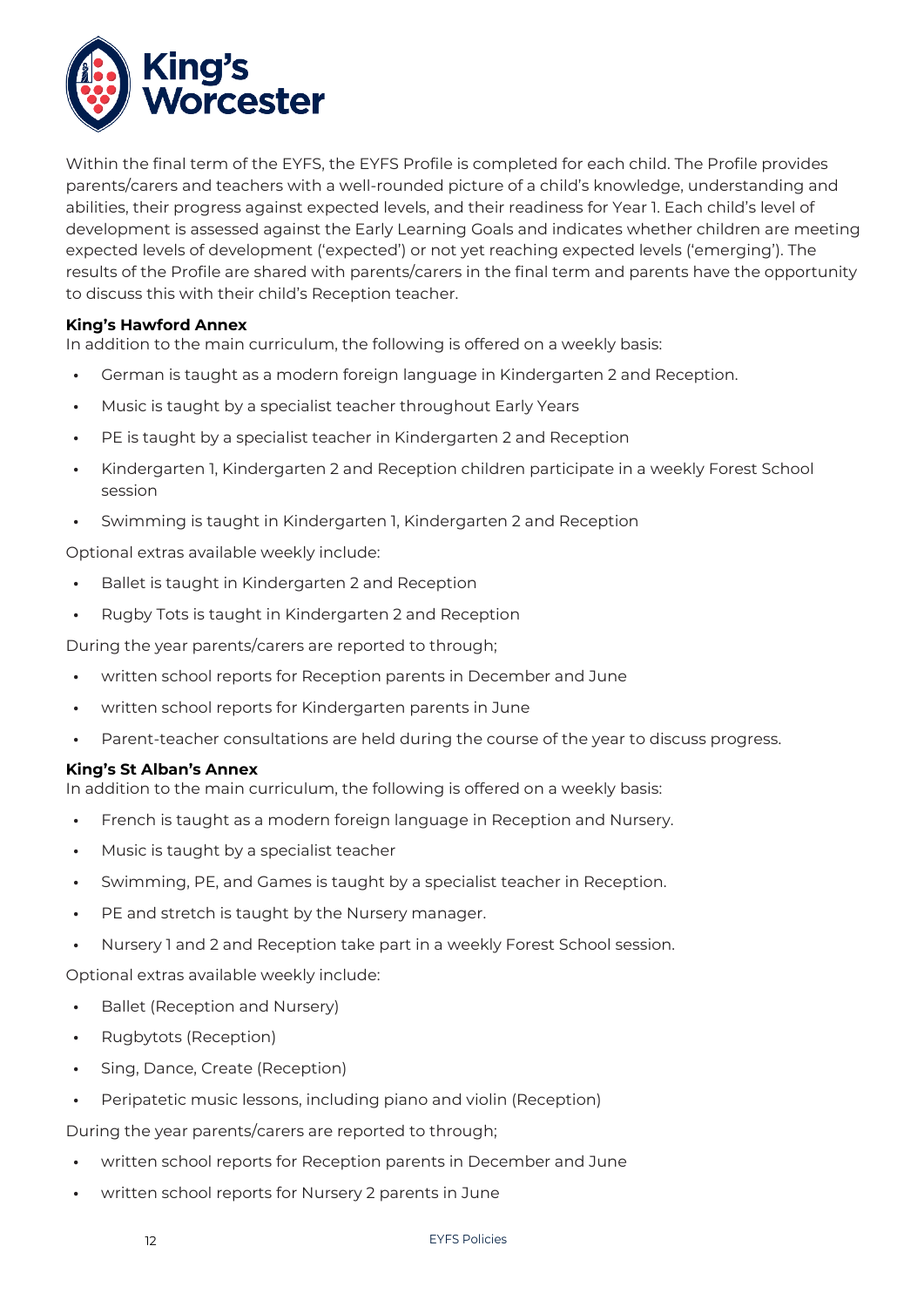

**•** Parent-teacher consultations are held during the course of the year to discuss progress.

## <span id="page-12-0"></span>**Equal Opportunities Policy**

The KSW Equal Opportunities Policy includes reference to the EYFS and should be read alongside the following KSW policies:

- **•** Accessibility Policy and Plan
- **•** Admissions Policy
- **•** Anti-bullying Policy
- **•** Behaviour Policy
- **•** SEND Policy
- **•** Suspensions and Exclusions Policy

## **Policy for promoting health-related exercise**

<span id="page-12-1"></span>Our Aims are:

To support our children in developing an understanding of the importance of physical activity and making healthy choices in relation to food.

To encourage health-related exercise through the provision of activities for our children to be active and interactive and to improve their skills of co-ordination, control, manipulation and movement.

We recognise that exercise has a positive impact on children's health and well-being. Opportunities are provided for children to explore, play and learn in a safe and secure but challenging environment. We acknowledge that children's mobility and movement are important for their development.

- **•** Physical development is promoted through energetic play, PE sessions, Activate, Write Dance, music and movement, swimming, Forest School sessions and through interesting activities in our courtyards.
- **•** Health awareness is promoted by talking to children about exercise, its effect on their bodies and the positive contribution it can make to their health.
- **•** Children are motivated to be active through praise, encouragement, games and appropriate guidance.
- **•** Children are encouraged to notice the changes in their bodies after exercise, such as their heart beating faster.
- **•** All children are involved so that all are able to be active in ways that interest them and match their health and ability. Where necessary, individuals are supported towards increased independence in physical activities.
- **•** Children are encouraged to think about the effects of the environment on body temperature and why they get hot.
- **•** Staff are aware that physical activity is important in maintaining good health and in guarding against children becoming overweight or obese in later life.
- **•** A balance of activities is provided, giving opportunities for both activity and rest.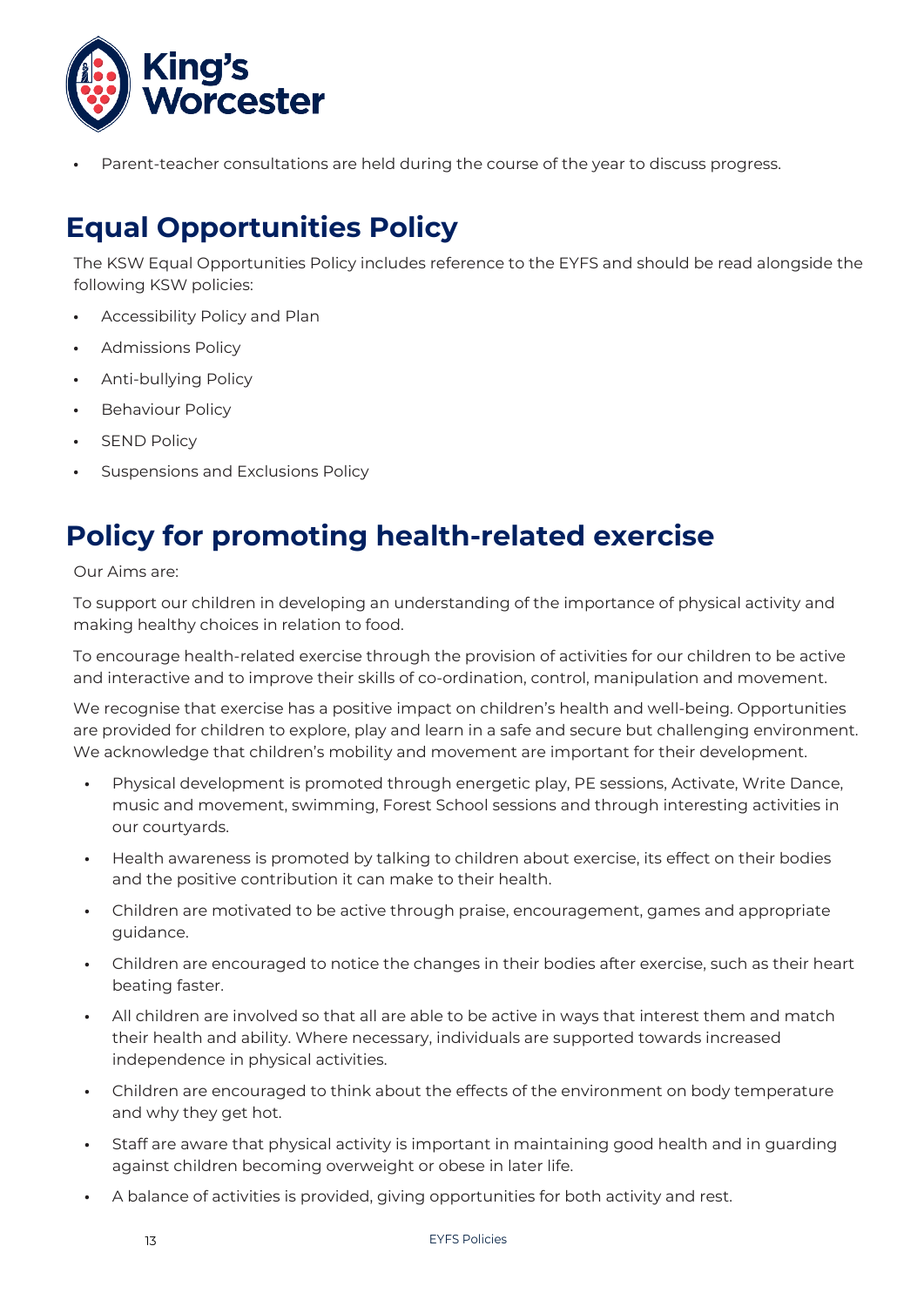

- **•** Health-related exercise is promoted both indoors and outside.
- **•** Children have opportunities to be outside on a daily basis all year round.
- **•** Appropriate measures will be taken to ensure adequate protection from the sun. Sunscreen will be applied and sunhats with neck-protecting flaps will be worn.
- **•** The importance of health-related exercise is reflected in observations and assessments of all children
- **•** The importance of health and safety issues, equal opportunities and child protection is addressed during all health-related activities (see relevant policies)
- **•** Children's physical development is reported to parents through daily discussion, parents' meetings and formal reports.
- **•** The safety of equipment and facilities is monitored through appropriate and regular risk assessments.
- **•** Safety issues and accidents are recorded in detail and monitored accordingly.
- **•** Written permission is obtained for all physical activities, such as outings, taking place off the school site.

## <span id="page-13-0"></span>**Missing Child Policy/ Uncollected Child Policy**

All schools that provide for early years children within the EYFS framework are legally required to have:

- **•** A policy for the procedures to be followed in the event of a child going missing
- **•** A procedure to be followed in the event of a child not being collected at the appointed time

The policy consists of two parts, the first covering a missing child and the second covering the procedure to be followed by the school in the event of a child not being collected at the appointed time. Parents/carers should have their attention drawn to the existence of both procedures. There are also clear linkages between this policy and policies on Child Protection and Safer Recruitment.

The policy should be kept under regular review and updated to keep pace with changes to the EYFS framework.

#### **Missing Child Policy**

The welfare of all our children is our paramount responsibility. Every adult who works at the school appreciates that he/she has a key responsibility for helping to keep all the children safe at all times. Our staffing ratios follow statutory guidelines or above and are deliberately designed to ensure that every child is supervised the whole time that they are in our care.

#### **Actions to be followed by staff if a child goes missing from school**

Our procedures are designed to ensure that a missing child is found and returned to effective supervision as soon as possible. If a child was found to be missing, the following procedure shall take place:

- **•** Staff will be careful to remain calm and to ensure that the other children remain safe and adequately supervised.
- **•** Ask all of the adults and children calmly if they can tell us when they last remember seeing the child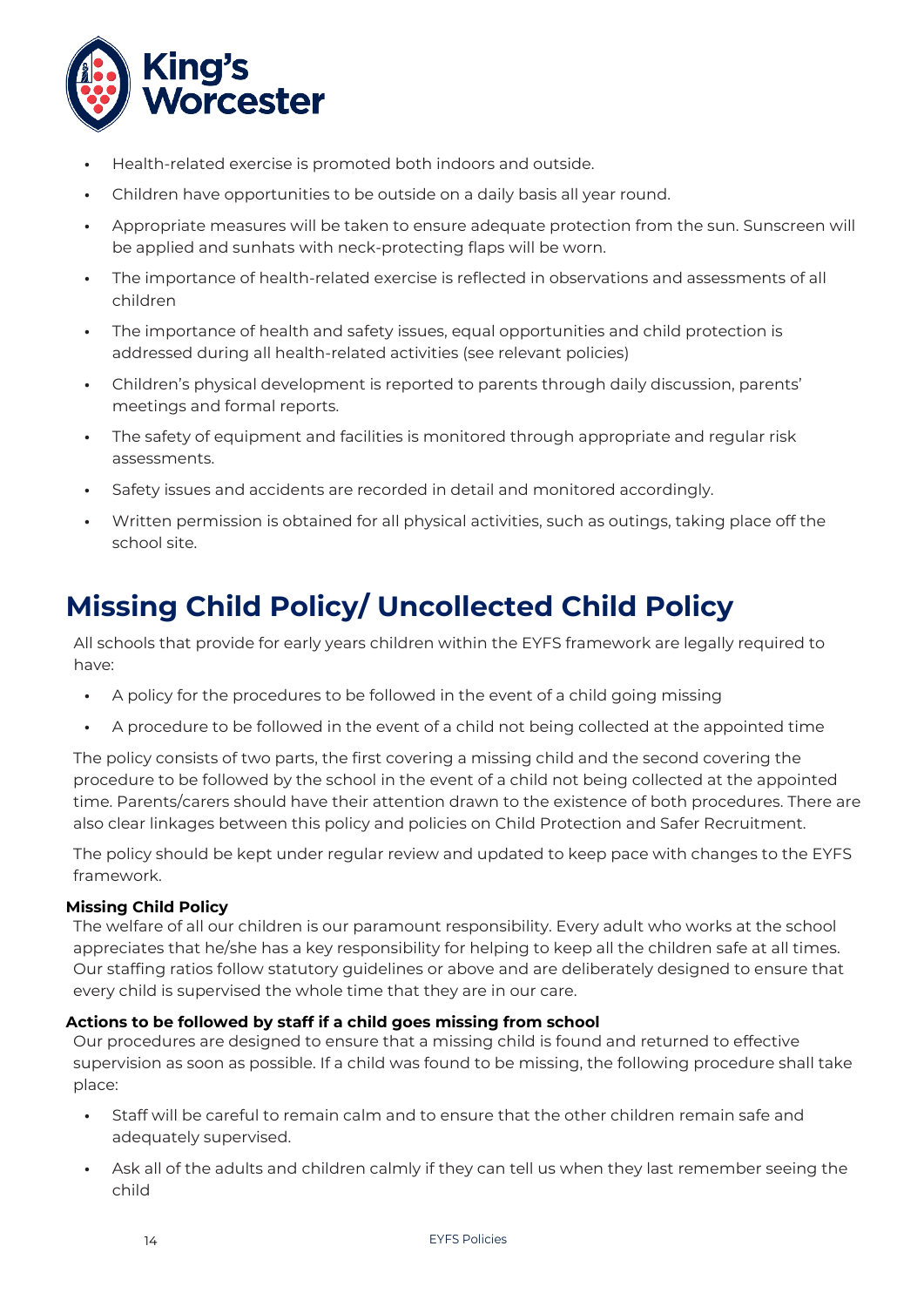

- **•** Members of staff shall check around the school premises. At the same time, arrange for one or more adults to search everywhere within the school site, both inside and out, carefully checking all spaces, cupboards, washrooms etc where a small child might hide. Check the doors, gates for signs of entry/exit
- **•** Care should be taken during this time that other children are not left unattended and put at risk.
- **•** If the child is not found, then a member of the SLT and the Head should be informed immediately.
- **•** If, after thorough searching, the child is still not found the Police should be informed.
- **•** At this stage the child's parents/carers will be telephoned. Further action beyond this shall be taken in consultation with the parents/carers.
- **•** While waiting for the Police and the parent/carer to arrive, searches for the child will continue. During this period, staff will maintain as normal a routine as is possible for the rest of the children at school.
- **•** The Head or a senior member of staff will be responsible for meeting the Police and the missing child's parent/carer. The Head or member of SLT will co-ordinate any actions instructed by the Police, and do all she/he can to comfort and reassure the parents/carers.
- **•** Once the incident is resolved, the SLT and the staff team will review relevant policies and procedures and implement any necessary changes.
- **•** All incidents of children going missing from school will be recorded in the Incident Record Book. Relevant policies and procedures should be reviewed. Media queries should be referred to the Head
- **•** In cases where either the police or social services have been informed, the relevant body (Ofsted) will be informed as soon as is practical.
- **•** Parents/carers will be informed if their child was temporarily missing during the school day.
- **•** If the child is injured, where a hospital visit is required, a report would be made under RIDDOR to the HSE.
- **•** A full record of all activities taken up to the stage at which the child was found would be made for the incident report. If appropriate, procedures would be adjusted.

### **Actions to be followed by staff if a child goes missing on an outing:**

- **•** An immediate head count would be carried out in order to ensure that all the other children were present.
- **•** An adult would search the immediate vicinity.
- **•** Contact the venue manager and arrange a search.
- **•** The Party Leader should assess the situation re:
	- o Remaining at the venue
	- o The possibility of taking the remaining children back to school Number of staff remaining at venue/returning with children
- **•** Inform the Head and the DSL by mobile phone.
- **•** The Head or a member of SLT would ring the child's parents/carer and explain what has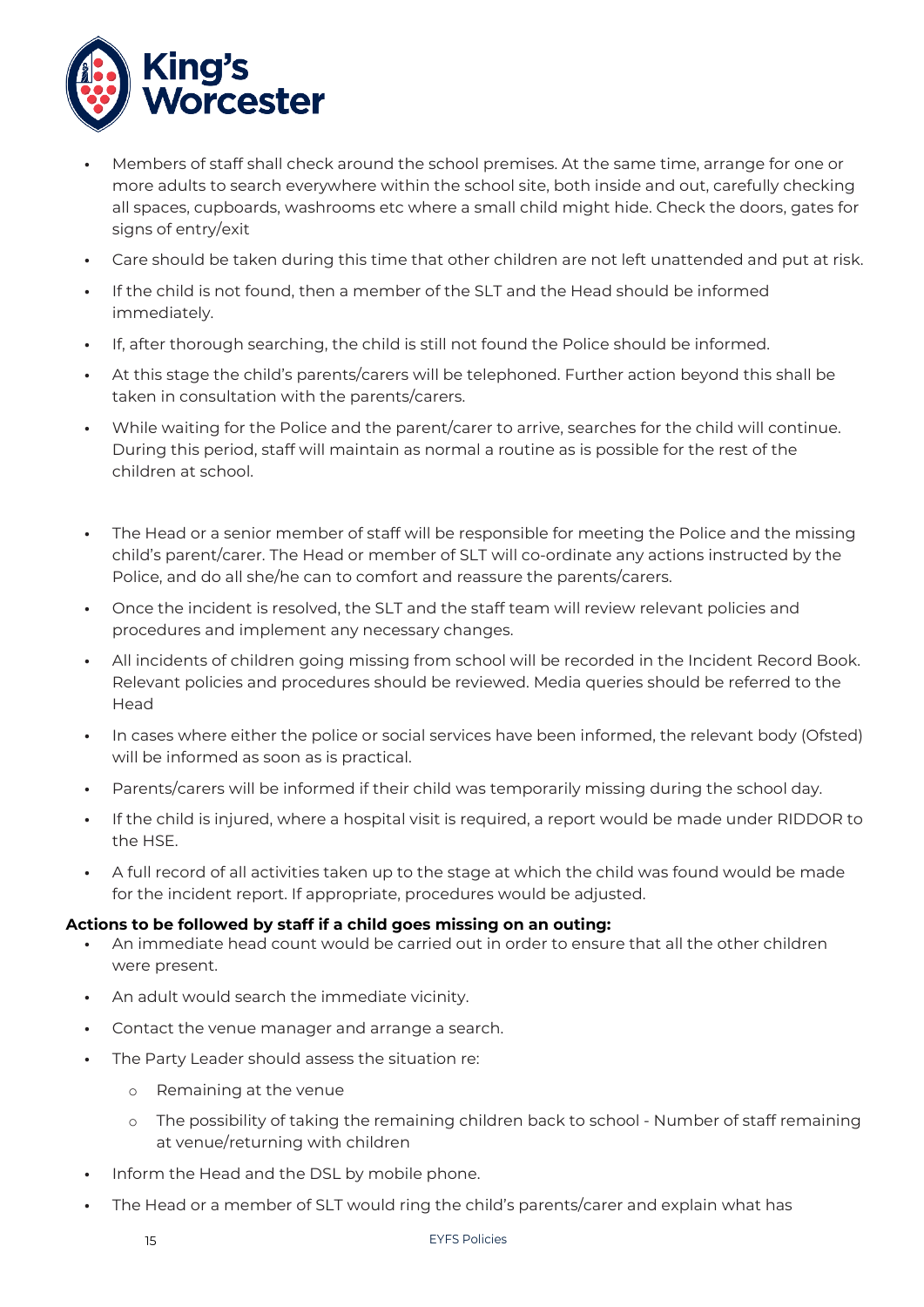

happened, and what steps have been set in motion. Ask them to come to the venue/the school at once.

- **•** Contact the Police.
- **•** The DSL would inform the Local Children Safeguarding Board.
- **•** The school would cooperate fully with any police investigation and any safeguarding investigation by Social Care.
- **•** Ofsted would be informed.
- **•** The Insurers would be informed.
- **•** If the child is injured, where a hospital visit is required, report would be made under RIDDOR to the HSE
- **•** A full record of all activities taken up to the stage at which the child was found would be made for the incident report. If appropriate, procedures would be adjusted.

### **Actions to be followed by staff once the child is found:**

- **•** The Head will speak to the parents/carers to discuss events and give an account of the incident
- **•** The Head will promise a full investigation (if appropriate involving Social Services/ Local Children Safeguarding Board)
- **•** Media queries should be referred to the Head
- **•** The investigation should involve all concerned providing written statements
- **•** The report should be detailed covering: time, place, numbers of staff and children, when the child was last seen, what appeared to have happened, the purpose of the outing, the length of time that the child was missing and how s/he appeared to have gone missing, lessons for the future.

### **Procedures to be followed by staff when a child is not collected on time:**

The school will ensure that all children are collected by a parent, carer or designated adult. If for some reason a child is not collected at the end of a session, the following procedures will be activated:

*We undertake to look after the child safely throughout the time that he or she remains under our care.* 

- **•** Reception children not collected by 3.45pm will join Late Room. Nursery/Kindergarten children will stay within setting.
- **•** If a child is not collected at the end of the school day, 6.00 pm, the child will be accompanied to the Head or left with a member of SLT. A member of Nursery/Kindergarten staff will stay with nursery children in the setting.
- **•** If a child is not collected by 6.15pm, depending on circumstances, a member of staff will contact the parents/carers.
- **•** If all attempts to contact a parent/carer/legal guardian, designated person or emergency contact fail then the person in charge at the time should inform the Local Authority Social Services Department of the situation without delay.
- **•** The duty social worker will take charge of the situation and decide what happens next, and whether the police need to be involved in helping to trace the parent/carer of the child.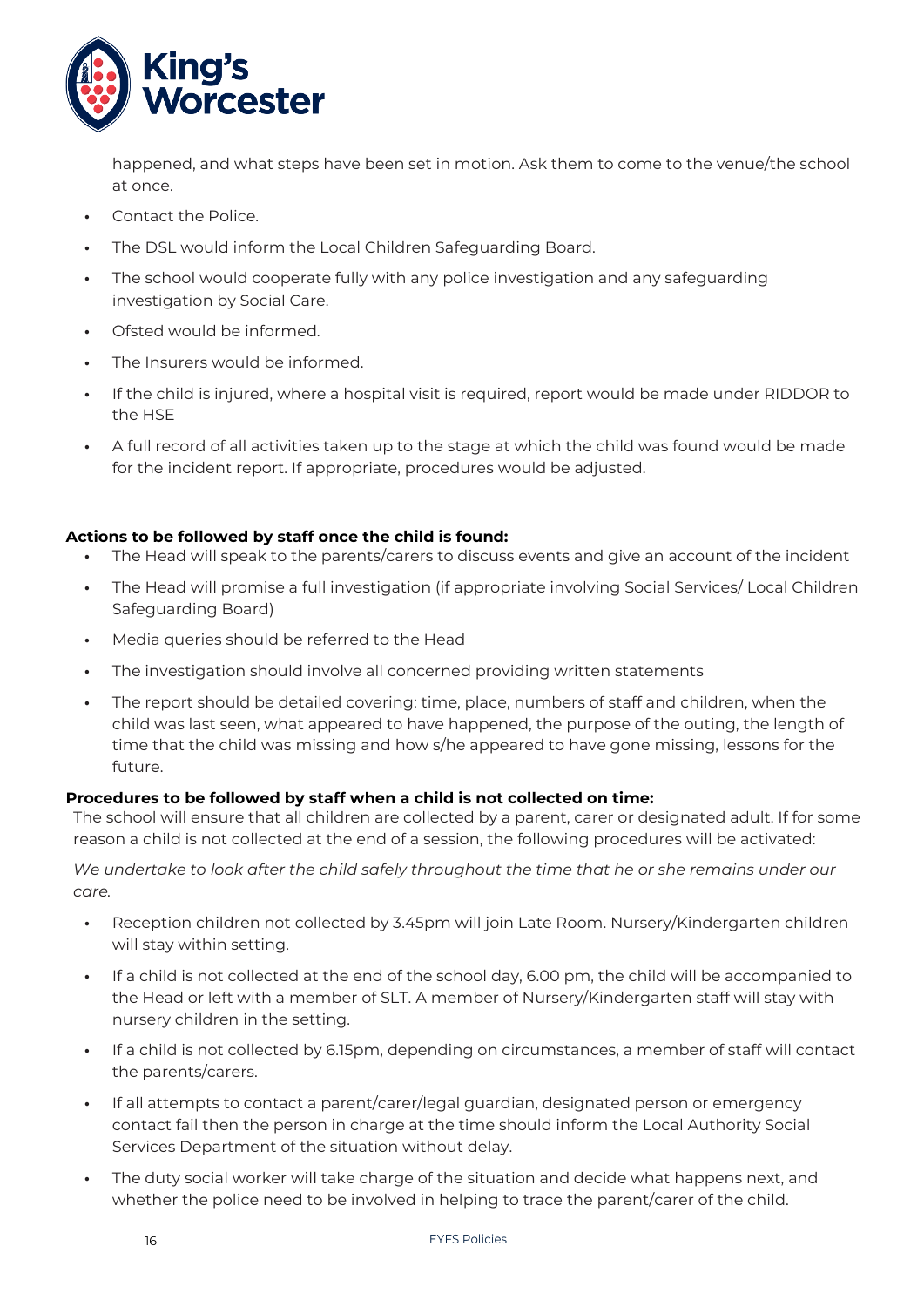

- **•** Social Care will attempt to find the parent/carer or relative. Emergency arrangements will be made for the child in consultation with the Local Authority Social Care.
- **•** The child will not leave the premises with anyone other than those named on the Registration Form or in their file.
- **•** On occasions when parents/carers or the persons normally authorised to collect the child are unable to do so, parents advise how to verify the identity of the person who is to collect their child (normally using a pre-determined password)
- **•** Under no circumstances should staff go to look for the parent/carer or take the child home with them.
- **•** A full written report of the incident is recorded in the child's file.
- **•** Continual incidents of late collection will be recorded and discussed with parents/carers at the earliest opportunity.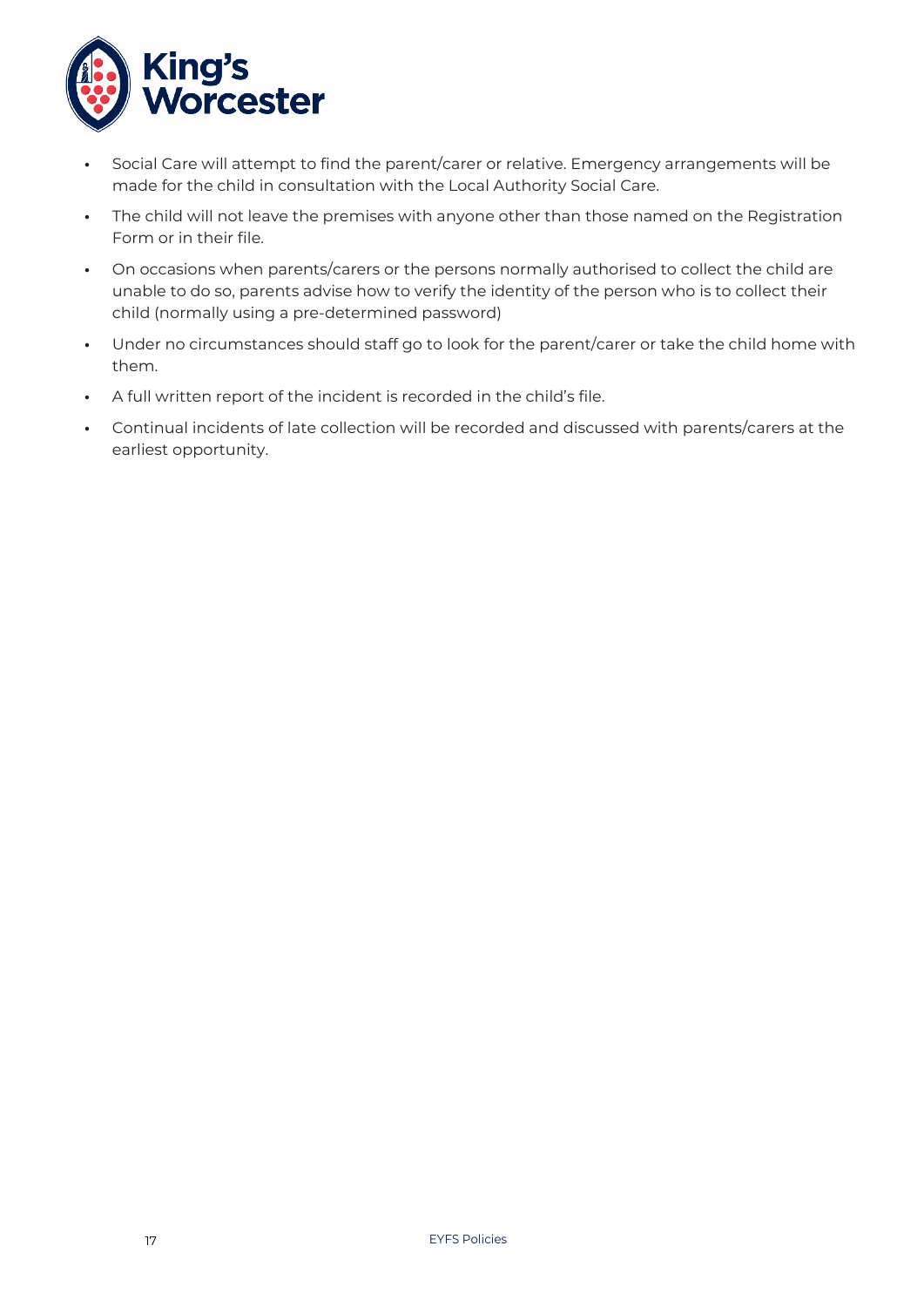

### **Procedure when parents fail to collect a child or when a child goes missing:**

| (Tick as appropriate)                      |                                    |
|--------------------------------------------|------------------------------------|
| The following child has not been collected |                                    |
| The following child has gone missing       |                                    |
|                                            |                                    |
|                                            |                                    |
|                                            |                                    |
|                                            |                                    |
|                                            |                                    |
| For child not collected:                   |                                    |
|                                            |                                    |
|                                            |                                    |
|                                            |                                    |
| This person is the: parent/guardian        | emergency contact                  |
| For child gone missing:                    |                                    |
|                                            |                                    |
|                                            |                                    |
|                                            |                                    |
|                                            |                                    |
|                                            |                                    |
|                                            |                                    |
|                                            |                                    |
|                                            |                                    |
|                                            |                                    |
|                                            |                                    |
| Parents contacted Yes                      | <b>No</b><br>(Tick as appropriate) |
|                                            |                                    |
|                                            |                                    |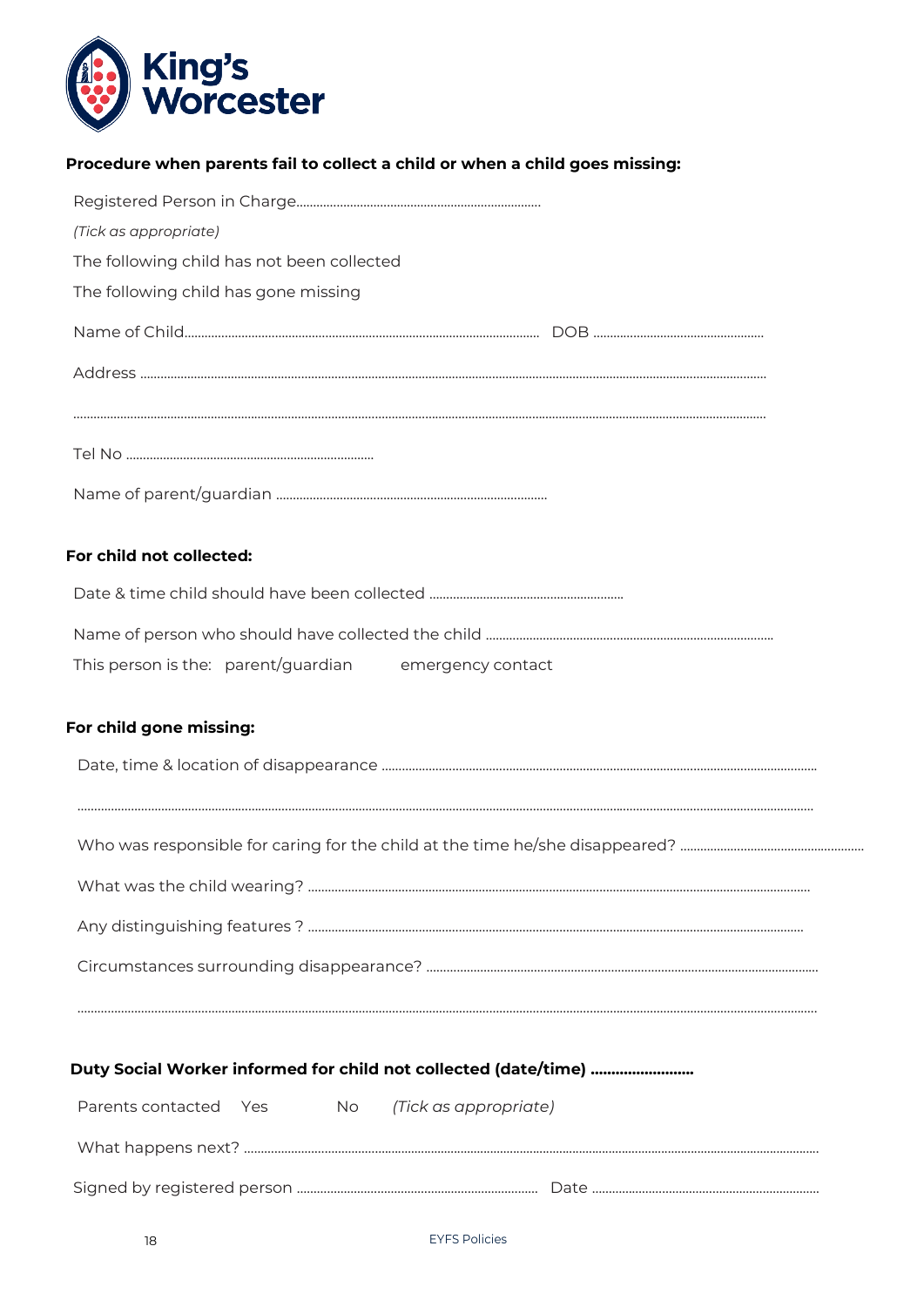

## <span id="page-18-0"></span>**Nappy Changing and Toileting Policy**

- **•** Nappy changing and toileting are private and intimate procedures and, particularly for younger children, a time for enhancing the relationship between staff and child. The experience is positive, unhurried and chatty, a time for quality 1 to 1 interaction between the child and key person. Staff respect the child's feelings, including fears, about toileting and work in partnership with parents/carers to ensure that this part of a child's daily routine is handled sensitively and in accordance with each child's needs.
- **•** Parents/carers advise staff if wipes can safely be used and supply cream when required.
- **•** Parents/carers are asked to provide a supply of nappies/pull ups for their child; staff will inform them when more are needed.
- **•** If possible, the child's key person will change their nappy/pants. However, it is recognised that this is not always possible. A second adult will always be informed when taking a child to the toilet area.
- **•** Before changing a child's nappy/pants, the member of staff will put on an apron and gloves and ensure the changing area is clean and safe. A child is never left unattended on the changing mat.
- **•** Soiled nappies, wipes, used gloves and aprons will be disposed of in the appropriate bin. A record is kept of when a child has had their nappy/pants changed and whether it was wet and/or soiled. Evidence of nappy rash is recorded too. Children's clothes are checked and changed if necessary.
- **•** The changing mat is cleaned with anti-bacterial spray immediately after use.
- **•** Once a parent/carer has made the decision to start toilet training their child, staff will work in partnership with them to encourage and develop this self-care skill. Staff will encourage the child to develop independence in toileting and will praise all their efforts and achievements, sharing progress and observations with their parent/carer on a regular basis. Where appropriate, and in consultation with the parent/carer, the staff may use an individual toileting star chart for a child.
- **•** Staff recognise that accidents do happen. Any child needing to be changed will be taken to the toilet area and will have their privacy and feelings respected appropriately. Parents/carers are asked to provide a change of clothing for their child in a drawstring bag to be hung on their child's peg. However a supply of spare clothing is available if necessary and parents are asked to return this as soon as possible.
- **•** Children are able to go to the toilet at any time on request.
- **•** During routine toileting times when several children are using the area, e.g. before lunch:
	- o KG2/N2 A minimum of 1 adult is present in the toilet area.
	- o KG1 A minimum of 2 adults are present in the toilet area.
	- o N1 A minimum of 1 adult is present in the toilet area, the doors to the toilet area are left open and another member of staff is informed of the child being taken to the toilet.
- **•** The toilets and floor are cleaned whilst the children are having lunch and at the end of the day. The nappy bin is emptied at the end of the day.
- **•** Children in Reception are encouraged to use the toilet independently. They may be assisted when necessary whilst gaining the skills required.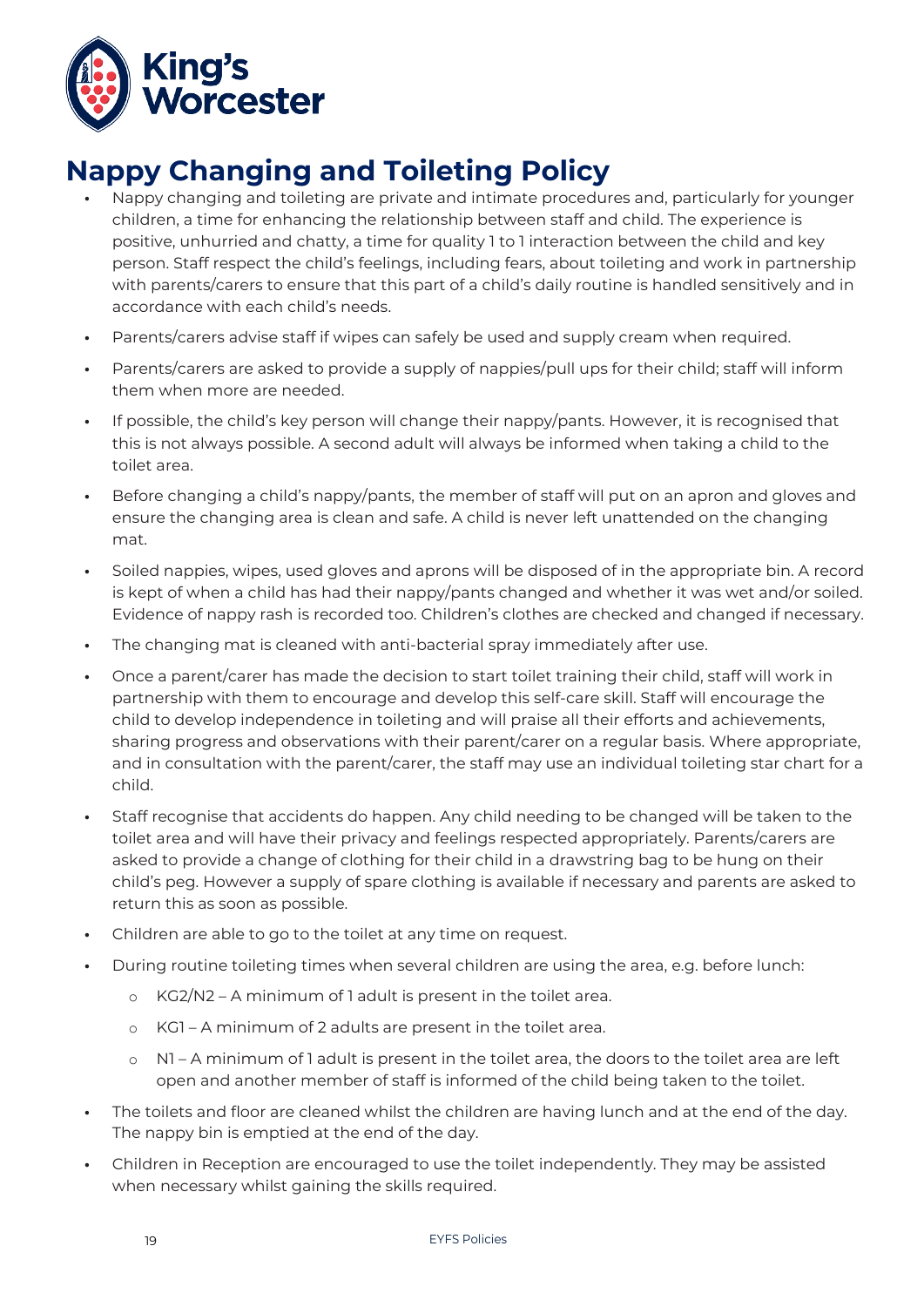

### **NAPPY CHANGING & TOILETING RECORD DATE: …………………………………..**

*KEY: S: soiled W: wet NR: nappy rash C: cream applied*

| <b>NAME</b> | <b>TIME</b> | KEY | <b>SIGN&amp;</b><br>comment? | <b>TIME</b> | KEY | SIGN&<br>comment? | <b>TIME</b> | KEY | SIGN&<br>comment? | <b>TIME</b> | KEY | SIGN&<br>comment? |
|-------------|-------------|-----|------------------------------|-------------|-----|-------------------|-------------|-----|-------------------|-------------|-----|-------------------|
|             |             |     |                              |             |     |                   |             |     |                   |             |     |                   |
|             |             |     |                              |             |     |                   |             |     |                   |             |     |                   |
|             |             |     |                              |             |     |                   |             |     |                   |             |     |                   |
|             |             |     |                              |             |     |                   |             |     |                   |             |     |                   |
|             |             |     |                              |             |     |                   |             |     |                   |             |     |                   |
|             |             |     |                              |             |     |                   |             |     |                   |             |     |                   |
|             |             |     |                              |             |     |                   |             |     |                   |             |     |                   |
|             |             |     |                              |             |     |                   |             |     |                   |             |     |                   |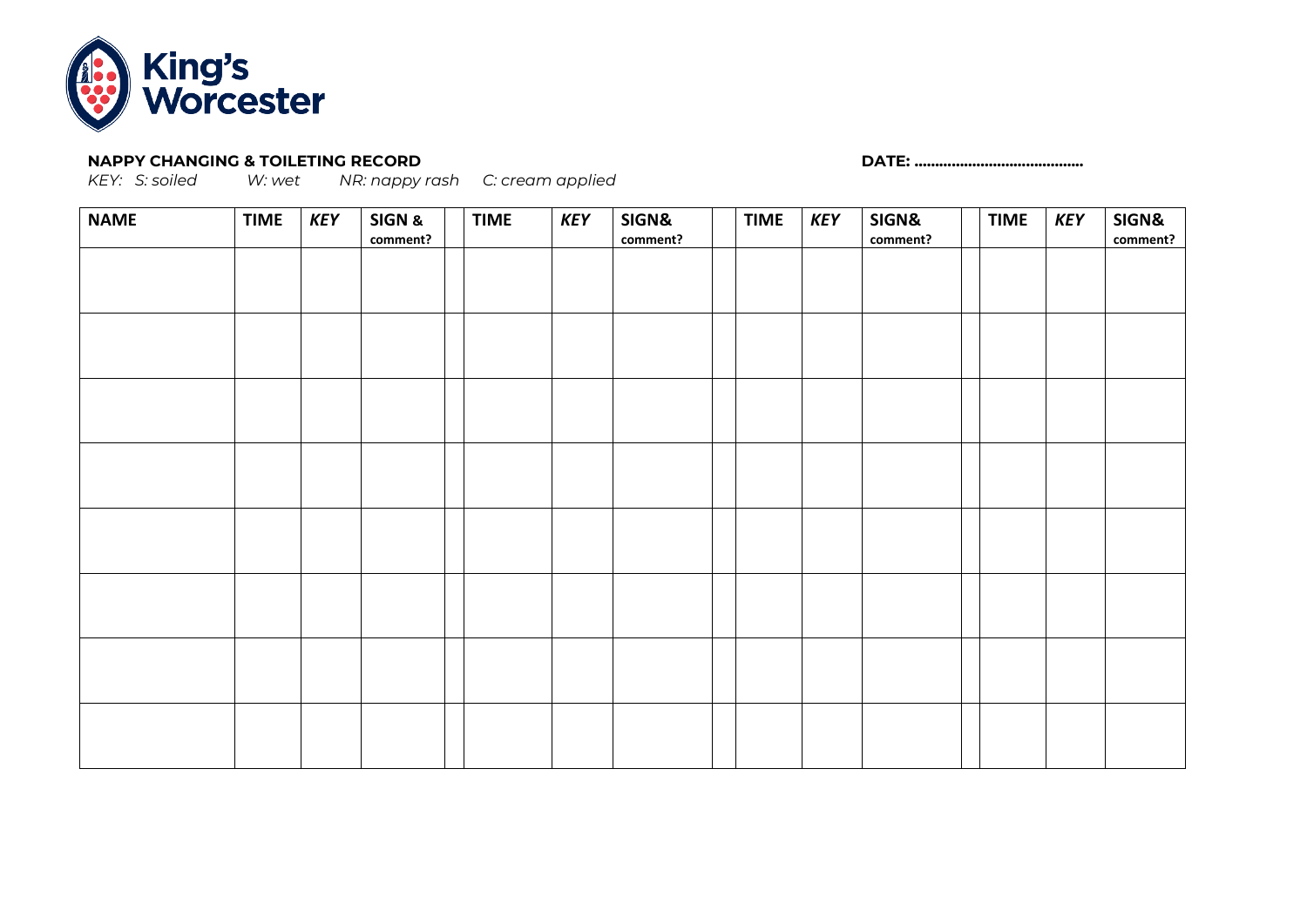

### **I have visited the toilet:**

| Name | <b>Time</b> |  |  |  |  |  |
|------|-------------|--|--|--|--|--|
|      |             |  |  |  |  |  |
|      |             |  |  |  |  |  |
|      |             |  |  |  |  |  |
|      |             |  |  |  |  |  |
|      |             |  |  |  |  |  |
|      |             |  |  |  |  |  |
|      |             |  |  |  |  |  |
|      |             |  |  |  |  |  |
|      |             |  |  |  |  |  |
|      |             |  |  |  |  |  |
|      |             |  |  |  |  |  |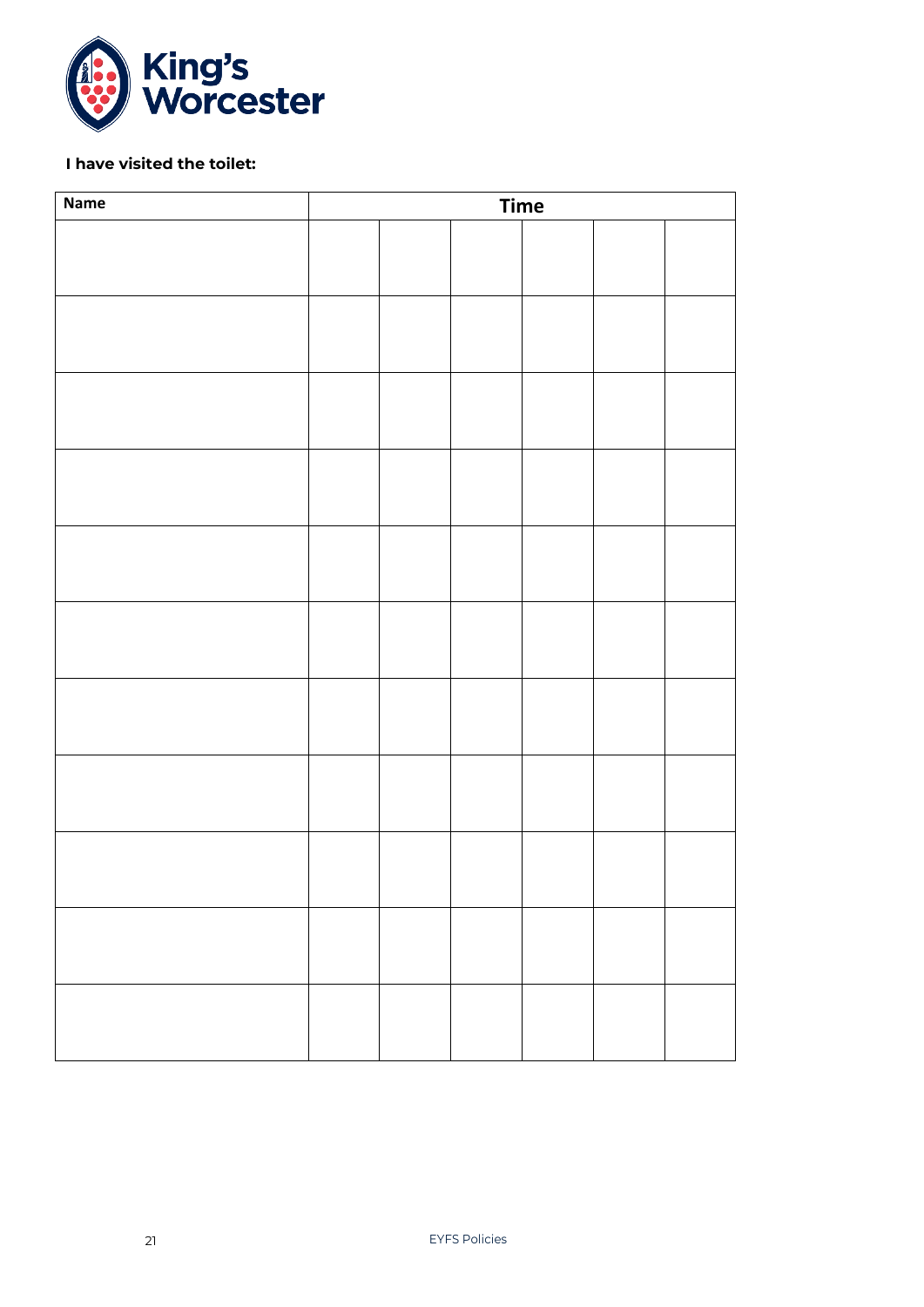

## <span id="page-21-0"></span>**Nutritional Policy**

Our aims are:

To provide a wide and nutritionally balanced diet, to develop health, growth and well-being, and to foster a positive approach to healthy eating.

To show children that meal times are a good time to socialise with each other and to share food together.

To support our children in developing an understanding of the importance of making healthy choices in relation to food.

- **•** We are very much aware of the importance of providing a positive influence on children's knowledge, attitudes and behaviour towards food and a healthy lifestyle
- **•** The sharing of refreshments plays an important part socially in the daily routine, as well as promoting healthy eating.
- **•** Children's medical, cultural, ethnic, religious and personal dietary requirements are respected. Requests for special dietary provision should be made by letter to the Headmaster.
- **•** Children are encouraged to drink water at morning break. Fruit is provided.
- **•** At afternoon snack time, children are offered a variety of snacks together with milk or water.
- **•** Children can help themselves to water which is always available.
- **•** Most children eat lunch at school. The menu is carefully prepared to appeal to most tastes and to provide a good nutritional balance. Each week's menu is displayed in the Kindergarten, Pre-Prep and Nursery entrances. Water is always available at the table.
- **•** Children are not allowed, under normal circumstances, to bring additional food, sweets or drinks to school. (However, children enjoy a birthday cake treat from time to time.)
- **•** Children will still be offered a small dessert if they refuse their main course.
- **•** Parents/carers will be advised if their child is not eating well, involving discussion about how best to support the individual.
- **•** Parents/carers of children who are on special diets will be asked to provide as much information as possible about suitable foods in order that the catering department are able to cater appropriately for the dietary needs of the child.
- **•** Staff will sit with children while they eat and will provide a good role-model for healthy eating. Staff make sure that help with feeding is given in a way that best meets the needs of the child.
- **•** Withholding food will not be used as a form of punishment.
- **•** Children will be encouraged to develop good eating skills and table manners and be given plenty of time to eat.
- **•** Children will be encouraged to play outside every day as sunshine helps their bodies to make vitamin D.
- **•** Children will be involved in the preparation of food during snack times and cooking activities. Children will be given the chance to talk about what they like to eat, while reinforcing messages about healthier choices, and to learn about each other's preferences
- **•** A photograph of any child with a special dietary requirement or allergy will be displayed in food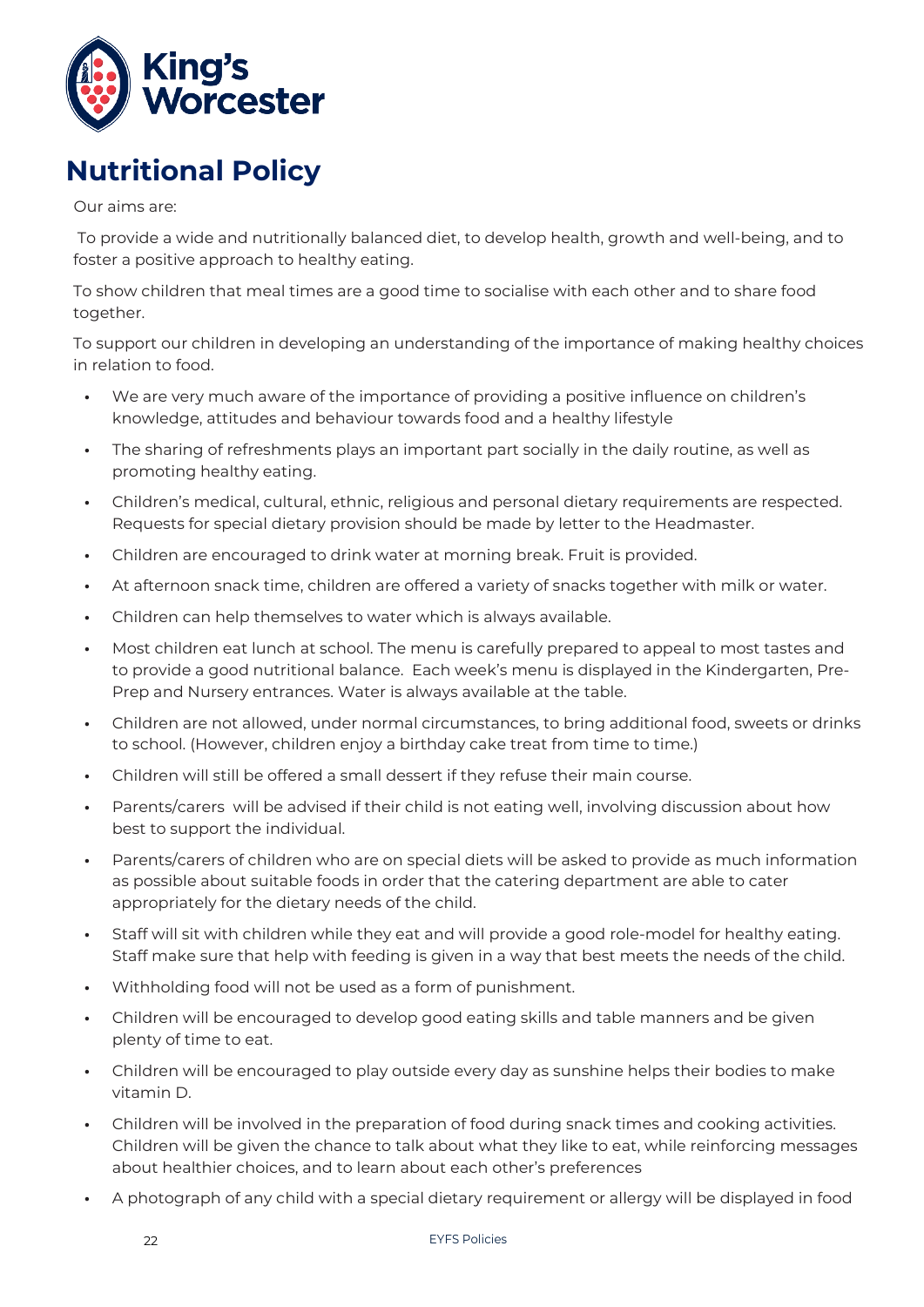

preparation areas to ensure that permanent and supply staff are aware of each individual child's needs.

**•** Due to the possibility of allergies etc, volunteers, students & parents should not serve food to children at school or when on trips.

## <span id="page-22-0"></span>**Supervision of children in the Early Years Departments**

Supervision duties are vital aspects of our duty of care of children. They ensure a safe and secure environment in which learning is promoted and positive behaviour is supported.

This document gives an account of EYFS and applies to all members of staff.

### **Staff : Child Ratios**

Staff are deployed within the Early Years following appropriate ratios stated in the Statutory Framework for the EYFS 2021.

For children aged two years there is at least one member of staff for every four children (1:4).

For children aged three and over there is at least one member of staff for every eight children (1:8).

Children in Reception classes are taught by qualified teaching staff following appropriate ratios laid out in the Statutory Framework for the Early Years Foundation Stage 2021, at least 1 member of staff for every 13 children (1:13). Reception class teachers are supported by qualified classroom assistants.

When on a school outing our ratio for Kindergarten 1 is 1:3, Kindergarten 2 1:4 and Reception 1:5.

## <span id="page-22-1"></span>**Policy and Procedure for Staff Supervision**

The introduction of supervision meetings into the Early Years field is a consequence of the recommendations contained in the serious case review into Little Ted's Nursery in Plymouth in 2010.

Recommendations for supervision of staff were picked up in the Tickell Review of the EYFS (2011). (*Tickell, C. The Early Years: Foundations for life, health and learning*)

Supervision is primarily a tool to support the management of practice. Where successful, it should provide practitioners with a route through which to raise any professional queries, to discuss career progression, to clarify roles, responsibilities and work tasks, to support performance management and to build their confidence in supporting children's development. It should also be an opportunity for practitioners to raise any concerns that they might have about children in their care, and to receive support to help them deal with difficult or challenging situations at work.

#### **Statutory Framework**

In accordance with the revised Statutory Framework for the Early Years Foundation Stage April 2021, staff supervision is a requirement for providers under Section 3 – The Safeguarding and Welfare Requirements, clauses 3.21 -3.23 as follows:

**3.21** The daily experience of children in Early Years settings and the overall quality of provision depends on all practitioners having appropriate qualifications, training, skills, knowledge, and a clear understanding of their roles and responsibilities. Providers must ensure that all staff receive induction training to help them understand their roles and responsibilities. Induction training must include information about emergency evacuation procedures, safeguarding, child protection, and health and safety issues. Providers must support staff to undertake appropriate training and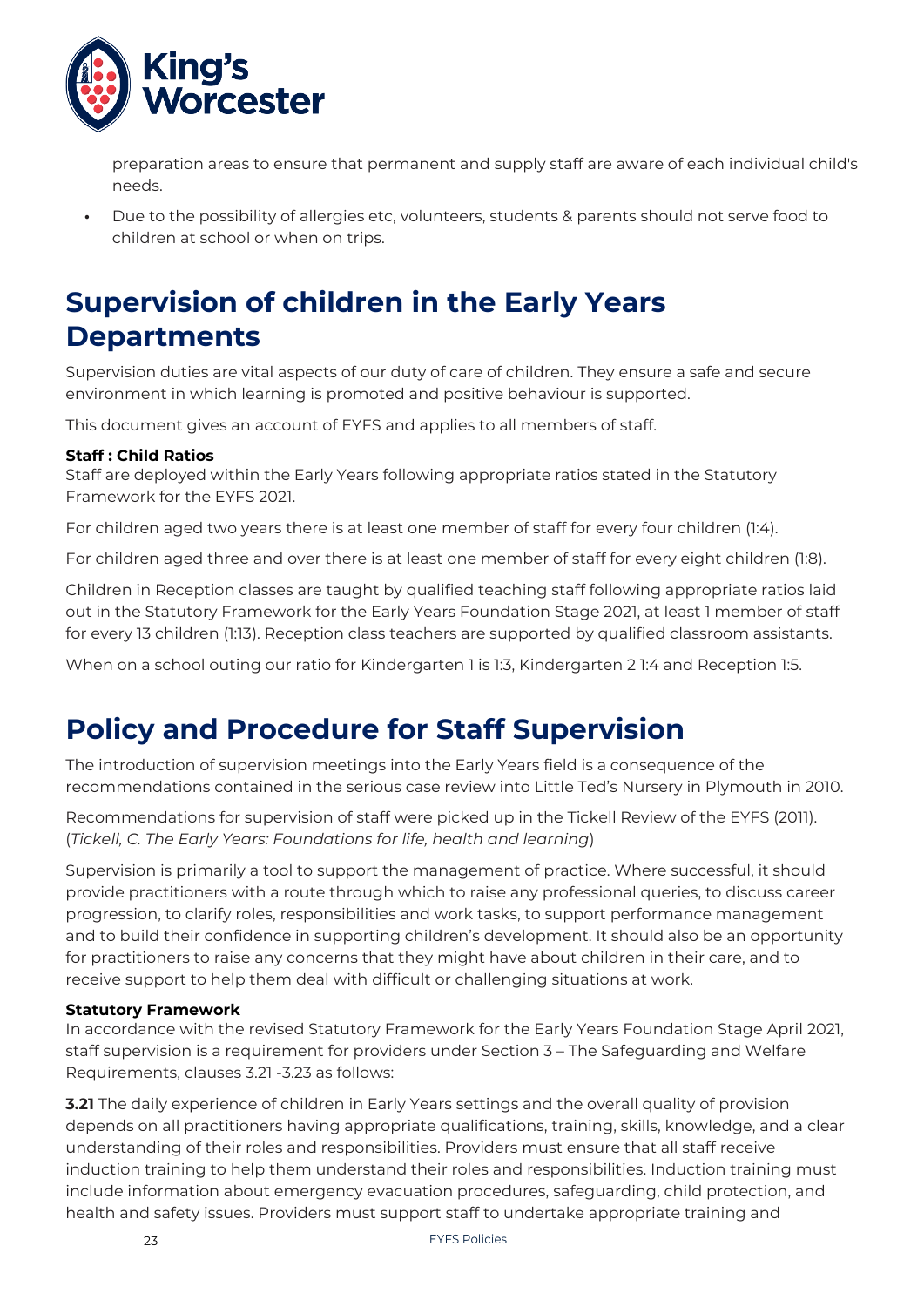

professional development opportunities to ensure they offer quality learning and development experiences for children that continually improves.

**3.22** Providers must put appropriate arrangements in place for the supervision of staff who have contact with children and families. Effective supervision provides support, coaching and training for the practitioner and promotes the interests of children. Supervision should foster a culture of mutual support, teamwork and continuous improvement, which encourages the confidential discussion of sensitive issues.

**3.23** Supervision should provide opportunities for staff to:

- **•** discuss any issues particularly concerning children's development or wellbeing, including child protection concerns
- **•** identify solutions to address issues as they arise
- **•** receive coaching to improve their personal effectiveness

Supervision meetings will be arranged at least termly. However, the frequency of supervision meetings will vary with the experience of individual members of staff, how long they have been in post, the complexity of their role and any particular support needs that have previously been identified.

### **Key responsibilities for individuals carrying out supervision**

- **•** sessions should be organised in advance and arrangements will be changed only in exceptional circumstances
- **•** meetings should be well-structured, allowing both the supervisor and the supervisee to contribute to the meeting
- **•** an appropriate place will be selected for the meeting that is free from interruptions
- **•** all the areas included within the supervision policy will be covered.
- **•** the meeting will be recorded accurately and a copy will be provided for the supervisee.

#### **Key messages for supervisees**

For everyone to gain the maximum benefit from supervision, it is essential that supervisees:

- **•** prepare for each meeting by reviewing notes and thinking about the issues to discuss
- **•** are ready to share their thoughts and ideas in the meeting
- **•** talk openly about what has gone well and what has been challenging
- **•** are prepared to plan and undertake training and other development activities as agreed with their supervisor
- **•** read and agree the notes from the meeting and carry out any required actions.

### **Suitability to work with Children**

Supervision meetings offer a regular opportunity for members of staff to declare any criminal offences since their last DBS or any reason or incapability to work with children. Disqualification from working with children includes living in a household with a person that is disqualified.

Significant information will be recorded as a declaration on the individual member of staff's supervision form.

#### **Completing the written record of the supervisory meeting**

Every supervisory meeting will result in an agreed written record of what has been discussed and what actions should be taken next. Notes will be taken by the supervisor and then written up at a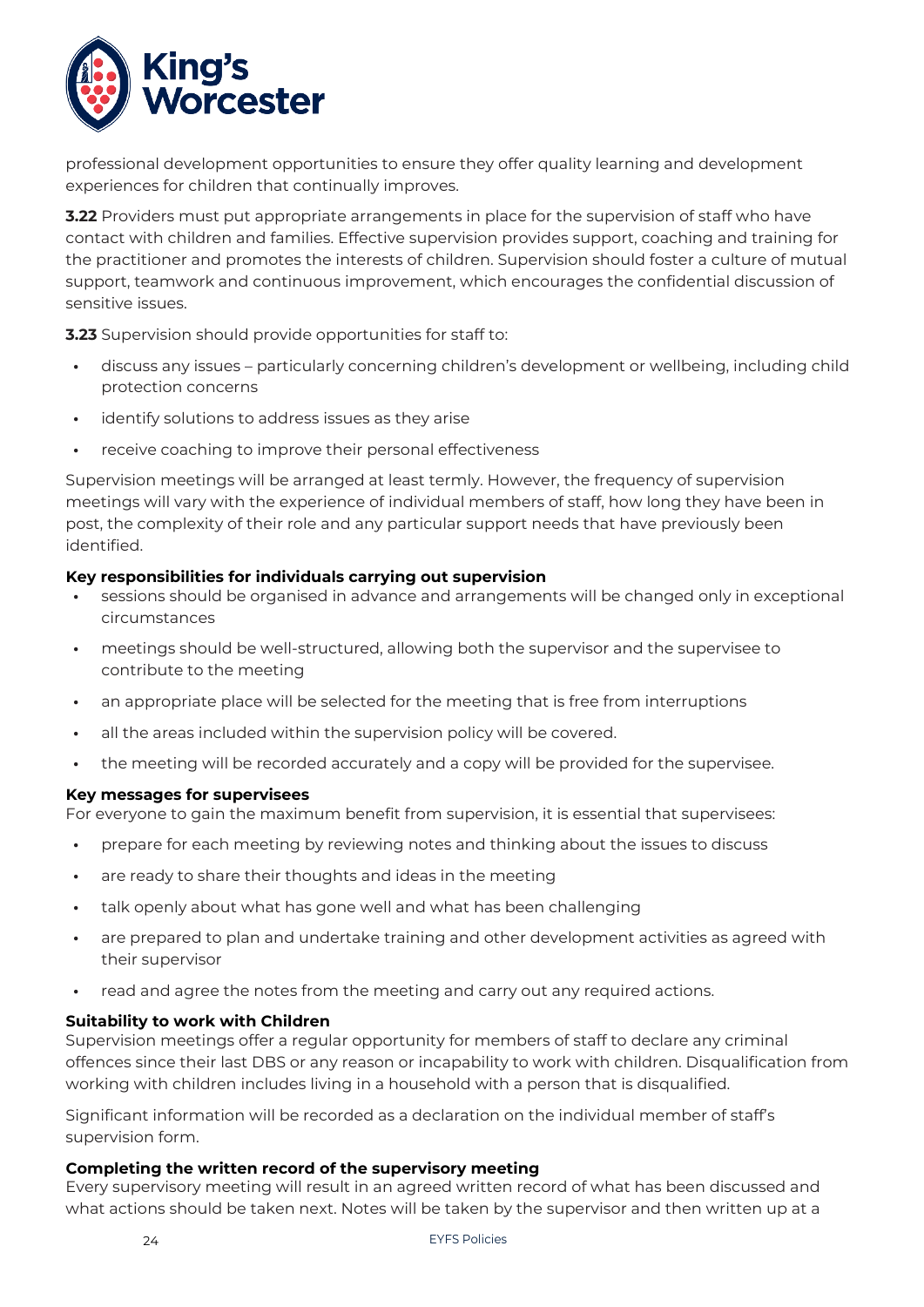

later date, or a handwritten record of the meeting will be completed as the meeting progresses. The record will include points for action with clear timescales and identified responsibilities. The supervisor and supervisee should agree on the content as an accurate record of the meeting, by both individuals signing and retaining a copy of the notes for future reference.

## <span id="page-24-0"></span>**Sun Protection Policy**

### **Statement of intent**

Children are encouraged to access the well-resourced outdoor play spaces as much as possible, but during the summer months we are aware of the need to protect them from the harmful rays of the sun. We have therefore developed this policy.

### **Aim**

We aim to have several outdoor play sessions everyday throughout the year as well as having outside activities freely available to the children. By taking what measures we can to protect the children in our care from the harmful effects of the sun we can help reduce the risk of skin cancer in later life caused by UV radiation.

### **Practice**

- **•** Include sun-safety in our summer term activities.
- **•** It is our policy that all children must wear sunscreen regardless of skin colouring during the summer months.
- **•** Parents/carers of children in Reception and Nursery will be asked to provide a sun hat for their child. Hats should be labelled and kept in the children's pigeon holes or on their coat pegs. Spare hats will be kept in school for children who may have forgotten theirs on a particular day.
- **•** It is requested that all children arrive already wearing sun-screen during the summer months, even on cloudy days. We also request that each parent/carer provides us with a bottle of factor 30 or higher sun screen for their child, clearly labelled with the child's name. Parental permission will be requested in writing to apply this sun-screen to the child before afternoon outdoor activities, to provide continual protection throughout the day.
- **•** Parents/carers of children who have a medical reason which prevents them from wearing sun screen, will be asked to provide a suitable alternative.
- **•** For health and safety reasons each child must have their own sunscreen.
- **•** Staff will discuss regularly how to keep children safe in the sun and our routines will be regularly evaluated
- **•** When hot weather is forecast, we will re-arrange our timetable to enable outside play/activities earlier in the day – children will access the outdoor space more in the cooler times of the day when the sun's rays are less powerful, i.e. before 11am and after 3pm. During these times we will organise more outdoor activities and during the lunchtime period we will arrange more indoor activities. Play outdoors will be in shaded areas as best is possible with staff modelling this and moving equipment as may be necessary to achieve this.
- **•** Water and other drinks are always readily available to the children throughout the year, but in the warmer months we place greater emphasis on the children having a regular fluid intake, as small children can dehydrate very quickly.

*If you have any concerns regarding this policy, please speak to a member of staff.*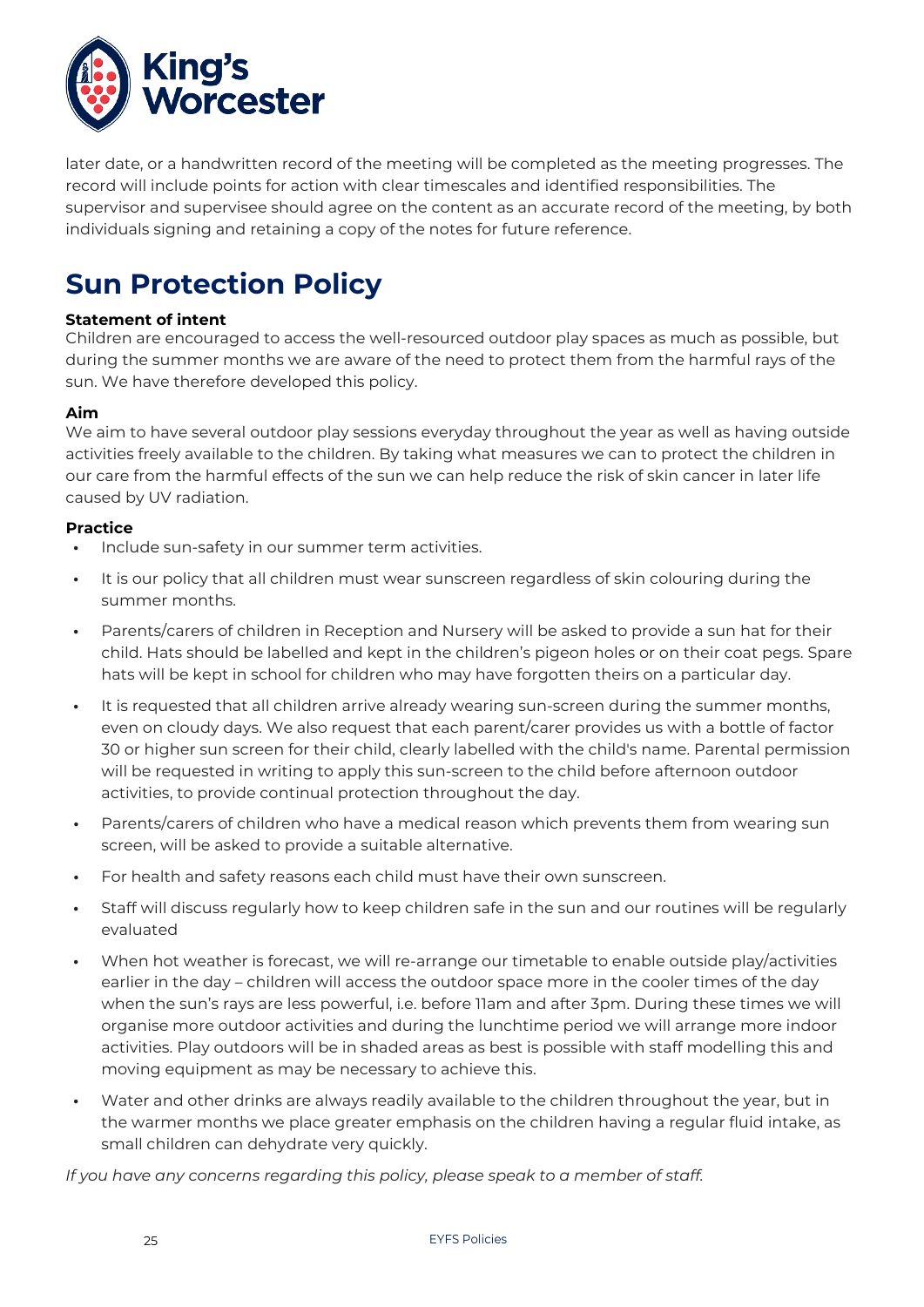

### **PARENTAL PERMISSION FOR SUN PROTECTION**

*Please tick as appropriate:*

During the Summer months I will apply a suitable sunscreen before my child arrives at school.

During the Summer months I will supply a named sunscreen for my child, to be kept at school.

I give Early Years staff permission to apply my child's sunscreen, to my child, before outdoor activities when necessary.

I will provide a named sun hat (legionnaire-style) for my child.

I will advise Early Years staff if my child is allergic to sunscreen, and I will provide an alternative protection.

### **(In the unlikely event that my child does not have his/her own sunscreen at school I give permission for Early-Years staff to apply an alternative SPF50+ when necessary)**

Name of Child ………………………………………………………………………………………………………………….

| <u>.</u><br>SIAr<br>JC.<br>$-$ |  |
|--------------------------------|--|
|--------------------------------|--|

### **Review**

This policy will be reviewed by the Head of Pre-Prep at both KSA and KH respectively, annually or at more frequent intervals if there are relevant legislative changes, and/or the evaluation of the policy highlights the need for a review.

| <b>Version</b> | Date              | Author              | <b>Position</b>               |
|----------------|-------------------|---------------------|-------------------------------|
|                | 03/09/2020        | JТ                  | Head King's Hawford           |
|                | Governor approved | RA Chapman          | Head King's St. Alban's       |
|                | 10/02/2022        | <b>B</b> Cartwright | Assistant Head, Pre-Prep, KSA |
|                |                   |                     |                               |
|                |                   |                     |                               |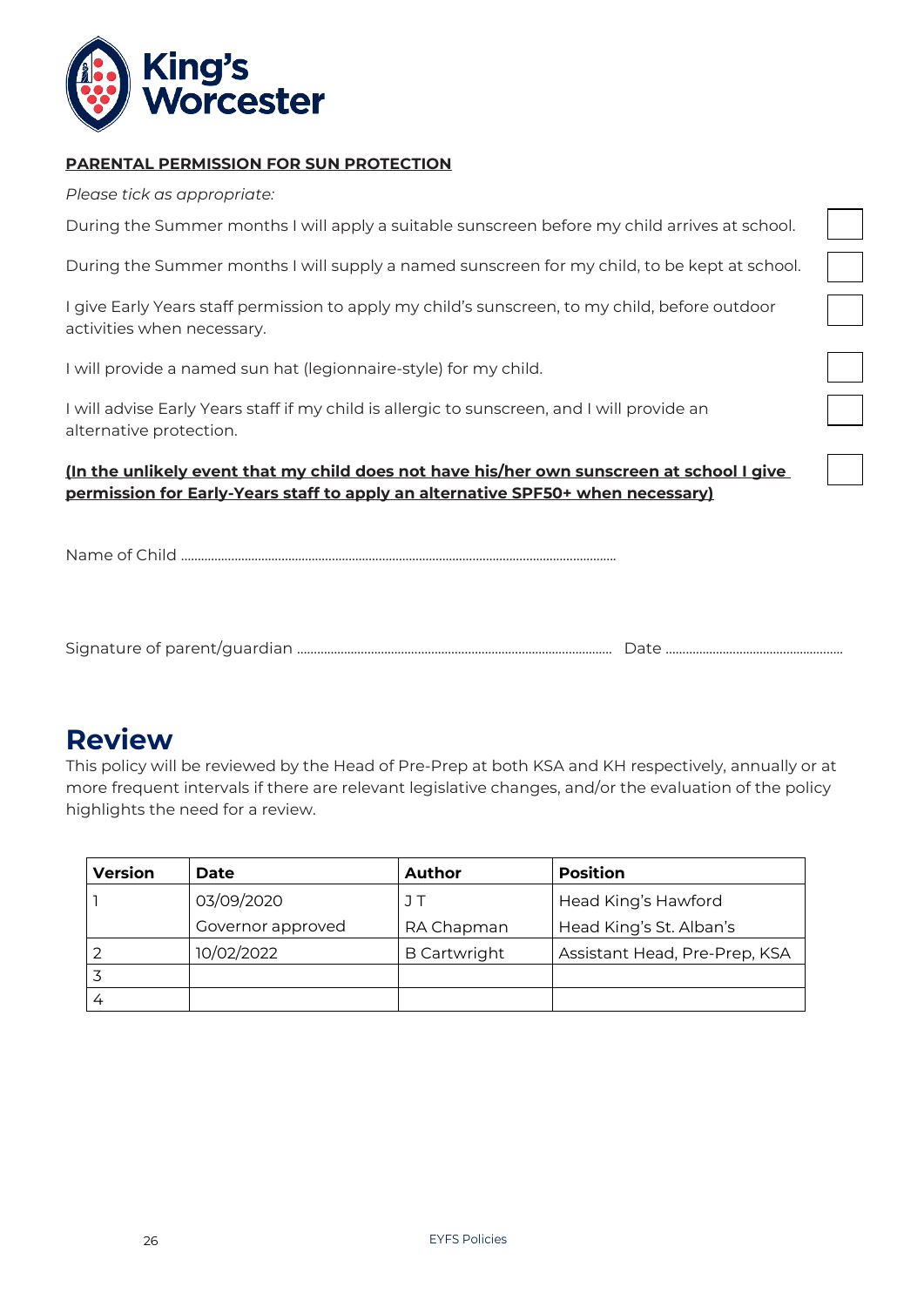

## <span id="page-26-0"></span>**King's Hawford Annex**

## **Supervision before school**

Children may be brought to school and signed-in, with the time of arrival, from 7.30 am.

Between 7.30 am and 8.30 am the children are supervised in Kindergarten and Reception by the members of staff on duty. The Kindergarten (KG) is under the supervision of the Head of Early Years or an appropriately qualified member of staff.

KG practitioners are on duty at 7.30am or as appropriate to maintain ratios. (2 members at 7.30am, and then a staggered staff arrival, with all staff being on site by 8.30am)

Additional staff are available in other areas of the school to maintain ratios should this be necessary.

From 8.30am children will be welcomed by their key person.

The entrance door to KG is locked at all times and supervised throughout arrivals and departures.

The courtyard gate is locked with a padlock at all times when not in use.

## **Supervision throughout the School Day**

Staff arrive promptly (often before 8.15am when they may not therefore be on duty) and from 8.30am they supervise allocated areas of the learning environment either indoors or out and are consistently proactive.

Parents are responsible for notifying the office or KG directly if their child is absent for any reason. The school may contact the parents/carers if a child fails to arrive at school without an explanation.

Staff duties are covered in the event of any absences (sickness or training).

Staff are vigilant in spotting and reporting hazards so that the premises both indoors and outside are safe and secure.

Snack times are social occasions. KG2 staff sit with their key children and in addition to helping the children to give out cups, pour drinks and cut fruit, they encourage social interaction. Safety mugs with lids are used by staff for hot drinks.

Kindergarten 2 and Reception children eat lunch in the dining room having visited the toilet and washed hands on the way.

Children eat lunch at designated tables in the dining room.

Kindergarten 2 children are supervised by members of Kindergarten staff on a rota basis. In order to maintain ratios, an additional qualified member of staff assists at lunchtimes to allow Kindergarten Staff to take allocated breaks on a rota basis.

Reception children are supervised by their class teachers and teaching assistants. Kindergarten 1 eat lunch in the Kindergarten and are supervised by their key staff.

During rest times, exception may be made to normal ratios when other members of staff take a break.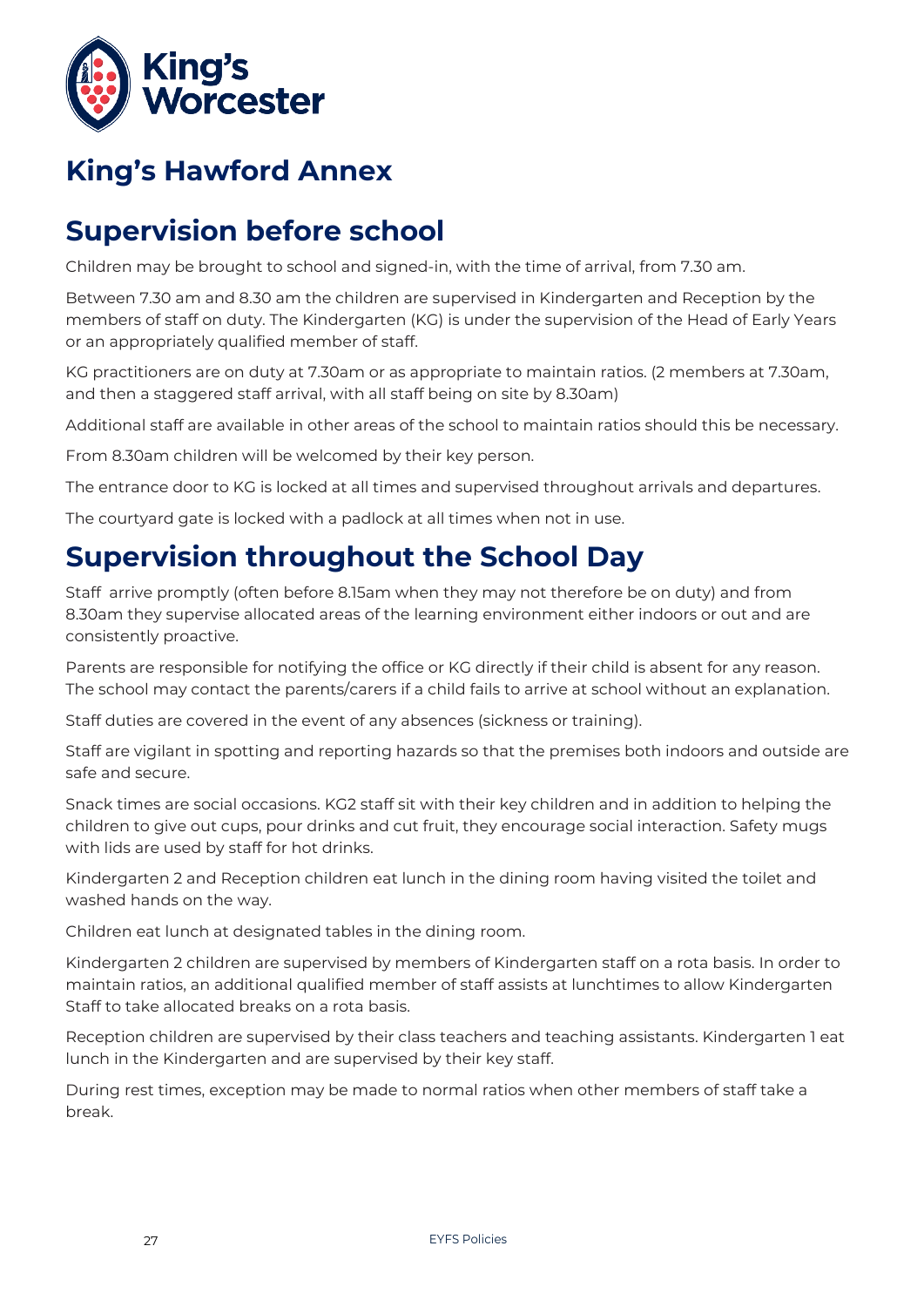

## **Outdoor Supervision**

Normal staff: child ratios are maintained.

When children are going out in a group, they first line up at the wall outside the KG door and are counted before going to the play area etc.

During outdoor activities in the courtyard, on the hard surface or on the bark play area or in the garden, staff are strictly observant and monitor play at all times including use of the play equipment.

### **Staff**

- **•** encourage pupils to play co-operatively.
- **•** supervise appropriate play with the outdoor topic boxes.
- **•** deal with minor grazes promptly.
- **•** refer more serious cuts and injuries to matron or another first aider.
- **•** record any problems in the 'incident' book.
- **•** ensure the outdoor play areas are safe and secure.
- **•** direct any visitors to the school office\*.
- **•** direct agreed lining-up procedure at the end of playtime.
- **•** blow the whistle twice for children to stand still.
- **•** blow the whistle again to direct them to stand in class/group lines using coloured spots.

\*All visitors to the school are required to sign in and out. All staff should check strangers on the premises and report to the school office if there is a concern.

At the end of the school day (3.30pm) children are released only into the care of individuals named by the parent/carer.

Parents/carers sign the KG children out with the time of departure.

## **Supervision After School (Late-Club)**

The school day finishes at 3:30pm and the children are handed to their parents/carers or known adult by the key person, class teacher or teaching assistant.

Children who are not collected remain in Kindergarten or Reception in our After School Care facility which is staffed until 5.50pm (or where unforeseen circumstances have occurred, until the last child is picked up).

Children are served a light tea at 5.00pm after which they have quiet carpet time.

As this is a time of constant coming and going of parents/carers and children, it is imperative that numbers are constantly checked and heads are counted.

If a Reception child is attending a club after school then the member of staff will give them a snack and escort them to the activity. Parents will be advised as to where they should be collected from.

It is the staff member's responsibility at the end of the club to hand the children over to the parent/carer or named adult or to take them to After School Care. Children at all times are accounted for.

*(Refer to the Uncollected Child Procedure Policy.)*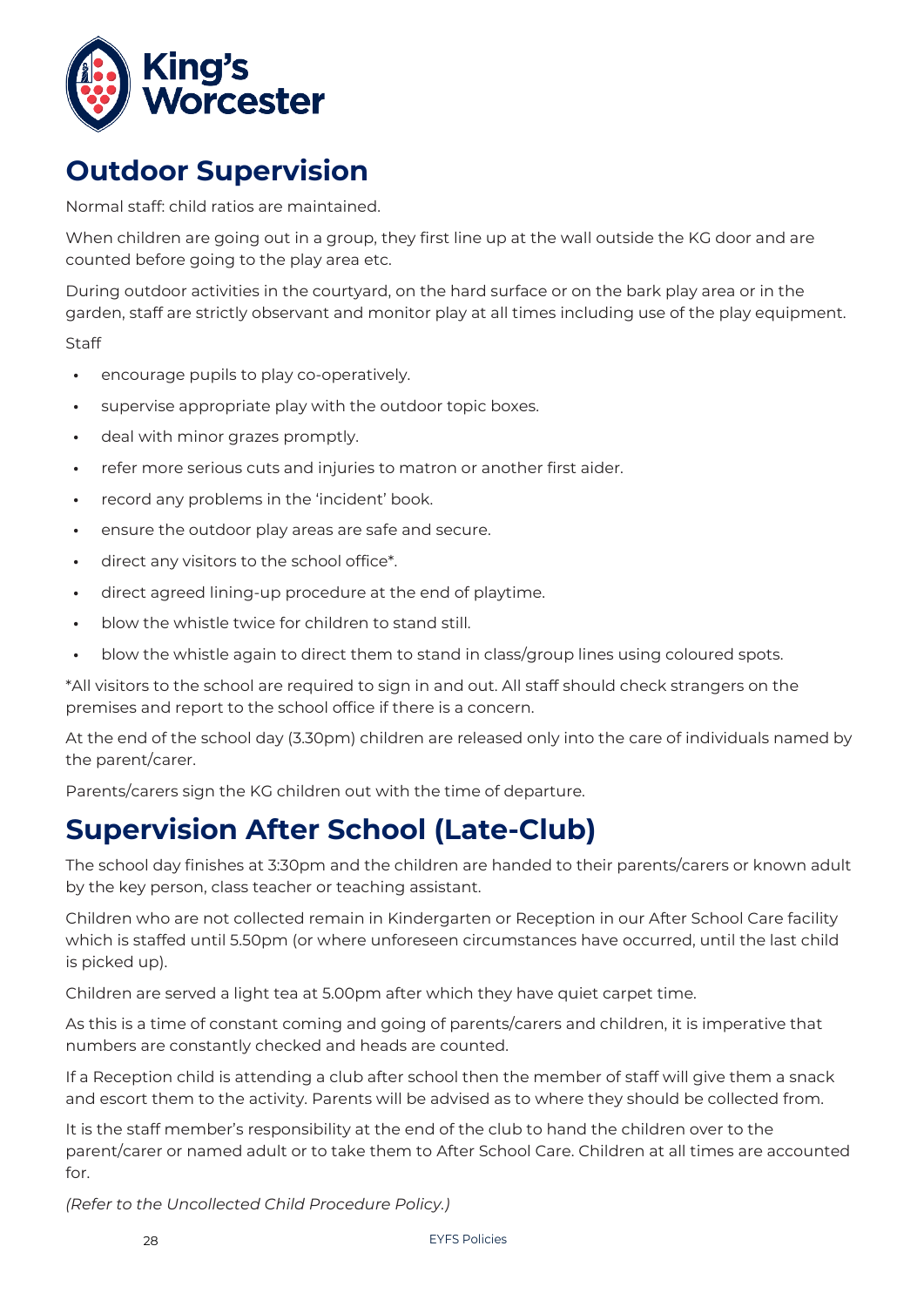

Whenever possible, parents/carers are given adequate notice of any changes to arrangements such as cancellations of school clubs. Every effort is made to contact the parents/carers during the day. If for any reason a parent/carer cannot be contacted the child must remain in late-club until the agreed time of collection.

The school will always look after and provide for the children. In extreme cases, if a child has not been collected, the Head or a member of senior management will make the decision whether to contact the police or social services. (See relevant policies and procedures).

## **Staff Induction**

All new members of staff receive information about the adult to child ratios as well as guidance and support on the supervision of the children within the school environment.

**Students and volunteers** may assist as required, under supervision, with all duties. They must never be alone with children and must only serve food and drinks to children under supervision and with an awareness of possible allergies.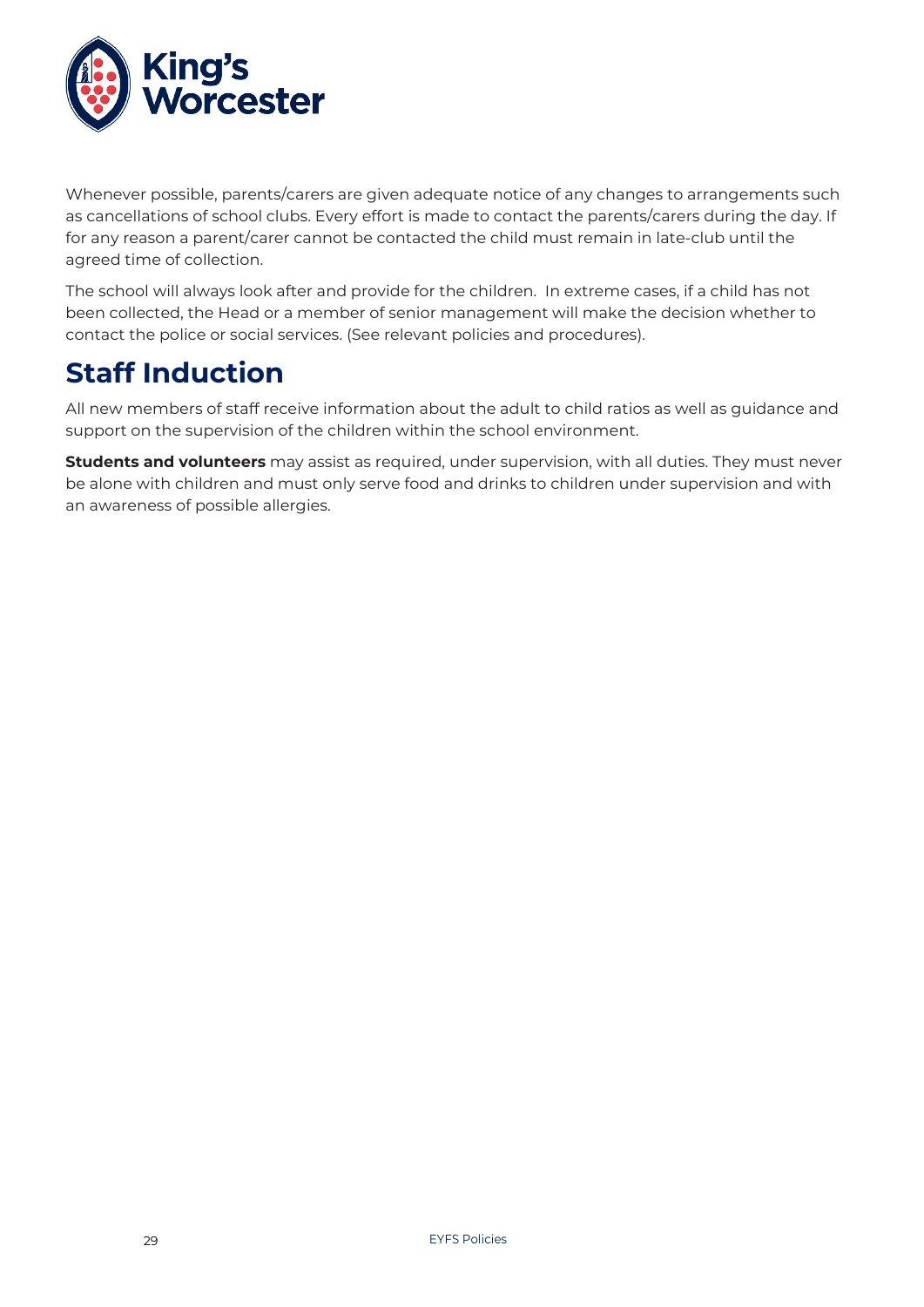

## <span id="page-29-0"></span>**King's St Alban's Annex**

## **Supervision before school**

Children may be brought to school and signed-in by the member of staff on duty, with the time of arrival, from 7.45 am.

Between 7.45 am and 8.30 am the children are supervised in the Pre-Prep Early Room by the members of staff on duty.

Additional staff are available in other areas of the school to maintain ratios should this be necessary.

From 8.30am children will be welcomed by their class teacher or TA.

The entrance door to the Pre-Prep is locked at all times and supervised throughout arrivals and departures.

Nursery children may arrive from 7.45am and should be brought to the Nursery door to handover to a member of staff.

## **Supervision throughout the School Day**

Staff arrive promptly and from 7.45 am they supervise allocated areas of the learning environment either indoors or out, and are consistently proactive.

Parents/carers are responsible for notifying the office directly if their child is absent for any reason.

The school may contact the parents/carers if a child fails to arrive at school without an explanation.

Staff duties are covered in the event of any absences (sickness or training).

Staff are vigilant in spotting and reporting hazards so that the premises both indoors and outside are safe and secure.

Snack times are social occasions when staff sit with their class and in addition to helping the children to give out cups, pour drinks and cut fruit, they encourage social interaction.

Nursery and Reception children eat lunch in the Pre-Prep hall having visited the toilet and washed hands on the way. Good eating habits and table manners are encouraged.

Reception children are supervised by their class teachers or teaching assistants.

## **Outdoor Supervision**

When children are going out, they line up sensibly and are counted before crossing the road under adult supervision and going to the playground.

During outdoor activities in the playground, around the climbing wall or on the adventure play area, staff are strictly observant and monitor play at all times, including use of the play equipment.

Staff:

- **•** encourage pupils to play co-operatively.
- **•** supervise appropriate play with the outdoor play equipment.
- **•** deal with minor grazes promptly.
- **•** refer more serious cuts and injuries to matron or another first aider.
- **•** record any problems in the 'incident' book and contact parents of head bumps.